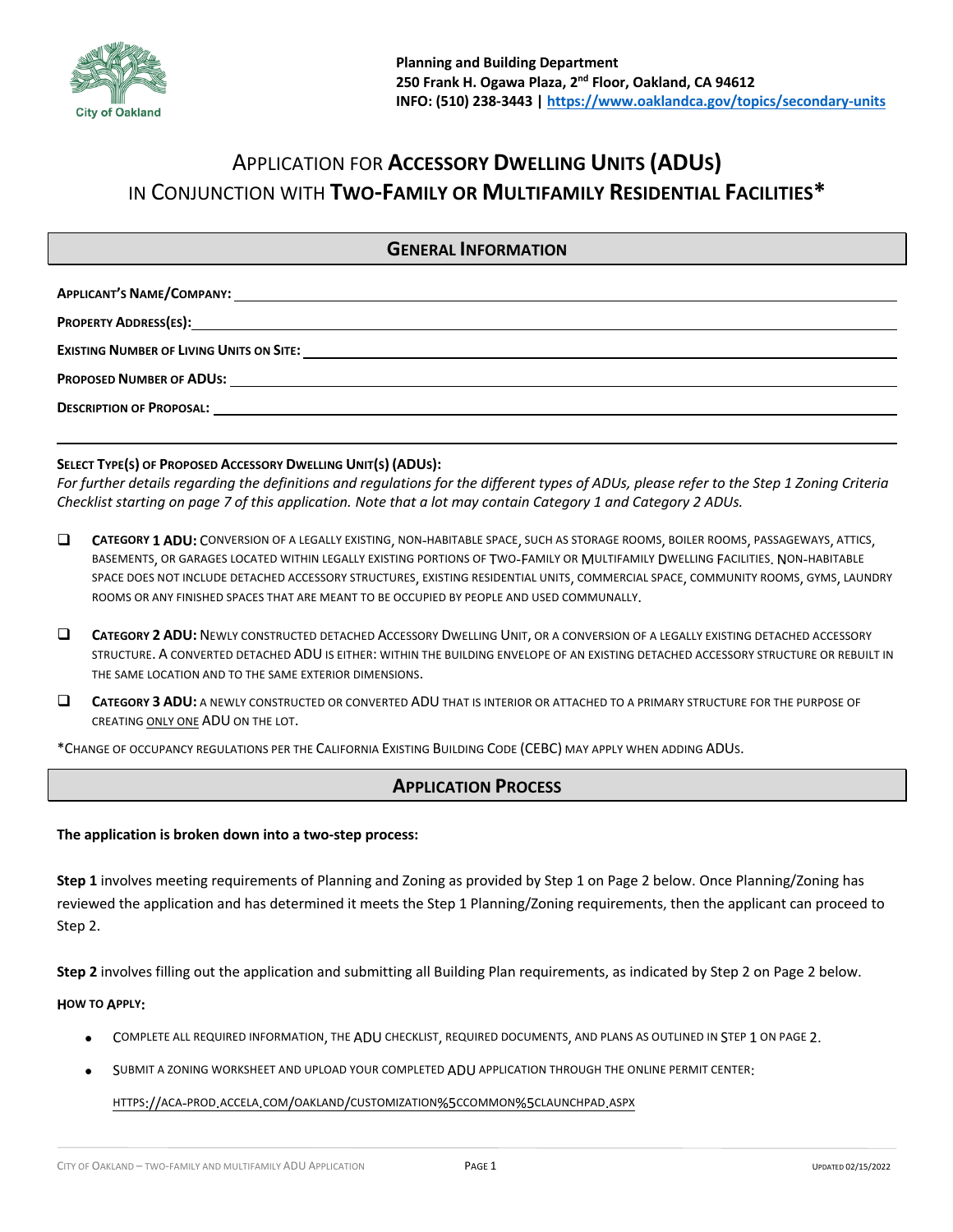## **GENERAL SUBMITTAL REQUIREMENTS CHECKLIST**

Below is a brief overview of all the submittal requirements for both Step 1 and Step 2, but as stated above, Step 2 submittals are only needed after Step 1 is finished. **Please submit all applications and plans electronically to** HTTPS://ACA-PROD.ACCELA.COM/OAKLAND/CUSTOMIZATION%5CCOMMON%5CLAUNCHPAD.ASPX

### **ZONING REQUIREMENTS, STEP 1**

- **Q COLOR PHOTOGRAPHS OF PROPERTY & ADJACENT PROPERTIES**
- **Q** PLANS

**SEE PAGES 4-5** FOR MORE DETAILED PLAN, SURVEY, AND RELATED REQUIREMENTS

- **Q LINE AND/OR TOPOGRAPHICAL SURVEY** REQUIRED ONLY FOR BUILDINGS/ADDITIONS HAVING FOOTPRINT WITHIN 3 FEET OF A PROPERTY LINE OR ON SLOPES 20% OR **MORE**
- $\Box$  SITE PLAN (EXISTING AND PROPOSED)
- **Q** FLOOR PLANS (EXISTING AND PROPOSED)
- $\Box$  ELEVATIONS REQUIRED ONLY FOR NEW CONSTRUCTION PROJECTS, ADDITIONS, OR EXTERIOR ALTERATIONS
- **Q** CALGREEN CHECKLIST (SEE PAGE 13)
- **Q CREEK PROTECTION PERMIT** REQUIRED ONLY IF ANY PROPOSED CONSTRUCTION ACTIVITY IS OCCURRING ON A CREEKSIDE PROPERTY (**SEE PAGE 13**)
- **Q CHECKLIST FOR ACCESSORY DWELLING UNITS SEE PAGES 7-8** FOR PROJECT ZONING REQUIREMENTS
- $\Box$  EVIDENCE OF LEGAL STATUS OF EXISTING NUMBER OF UNITS AND OF ACCESSORY STRUCTURES (MAY REQUIRE AN OAKLAND RESIDENTIAL RECORD (3R) REPORT)
- $\Box$  REQUIRED ONLY FOR NEW CONSTRUCTION PROJECTS (DETACHED, ATTACHED OR EXTERIOR ALTERATIONS):
	- **Q** CROSS-SECTIONS REQUIRED ONLY FOR BUILDINGS OR ADDITIONS LOCATED ON A LOT WITH A SLOPE OF 20% OR MORE
	- $\Box$  GRADING PLAN REQUIRED ONLY IF THE PROJECT PROPOSES ANY SITE GRADING
	- **Q** TREE SURVEY REQUIRED ONLY FOR PROJECTS THAT INVOLVE A TREE PRESERVATION/REMOVAL PERMIT (**SEE PAGE 5 & 12**)

### **BUILDING REQUIREMENTS, STEP 2**

#### $\Box$  PLANS

**SEE PAGES 11-12** FOR MORE DETAILED BUILDING PLANS AND DRAWING **REQUIREMENTS** 

- **Q** TITLE BLOCK
- $\Box$  SCOPE OF WORK
- $\Box$  TITLE 24 ENERGY DOCUMENTATION
- $\Box$  SITE PLAN, SHOWING LOCATION OF PROPOSED NEW

UTILITY METERS AS PER JOINT INFORMATIONAL BULLETIN

- **Q** DEMOLITION PLAN
- $\Box$  FLOOR PLANS
- **Q** CONSTRUCTION SECTIONS
- $\Box$  ELEVATIONS
- **Q** FOUNDATION PLAN (FLOORS AND ROOF)
- $\Box$  FRAMING PLANS
- **Q** DETAILS AND SECTIONS (REFERENCED FROM PLANS)
- **Q STRUCTURAL CALCULATIONS**
- $\Box$  WHILE NOT REQUIRED AT APPLICATION, BOUNDARY SURVEY OR FOUNDATION FORMWORK CERTIFICATE IS REQUIRED IF STRUCTURE APPEARS TO BE WITHIN 10' FROM INTERIOR PROPERTY LINES.
- **Q ZONING APPROVAL STAMP**

**Q CHECKLIST FOR ACCESSORY DWELLING UNITS SEE PAGES 16-17 FOR PROJECT BUILDING REQUIREMENTS (ALL** CATEGORIES)

- **Q EBMUD FIRE HYDRANT FLOW DATA REPORT IF THE** PROPOSAL INVOLVES SUBSTANTIAL REHABILITATION OF THE PRIMARY RESIDENTIAL FACILITY (VISIT ebmud.com/fire OR CALL (510) 287-1842)
- $\Box$  DEED RESTRICTION (RESTRICTING SALE OF ADU FROM THE PRIMARY LIVING UNITS)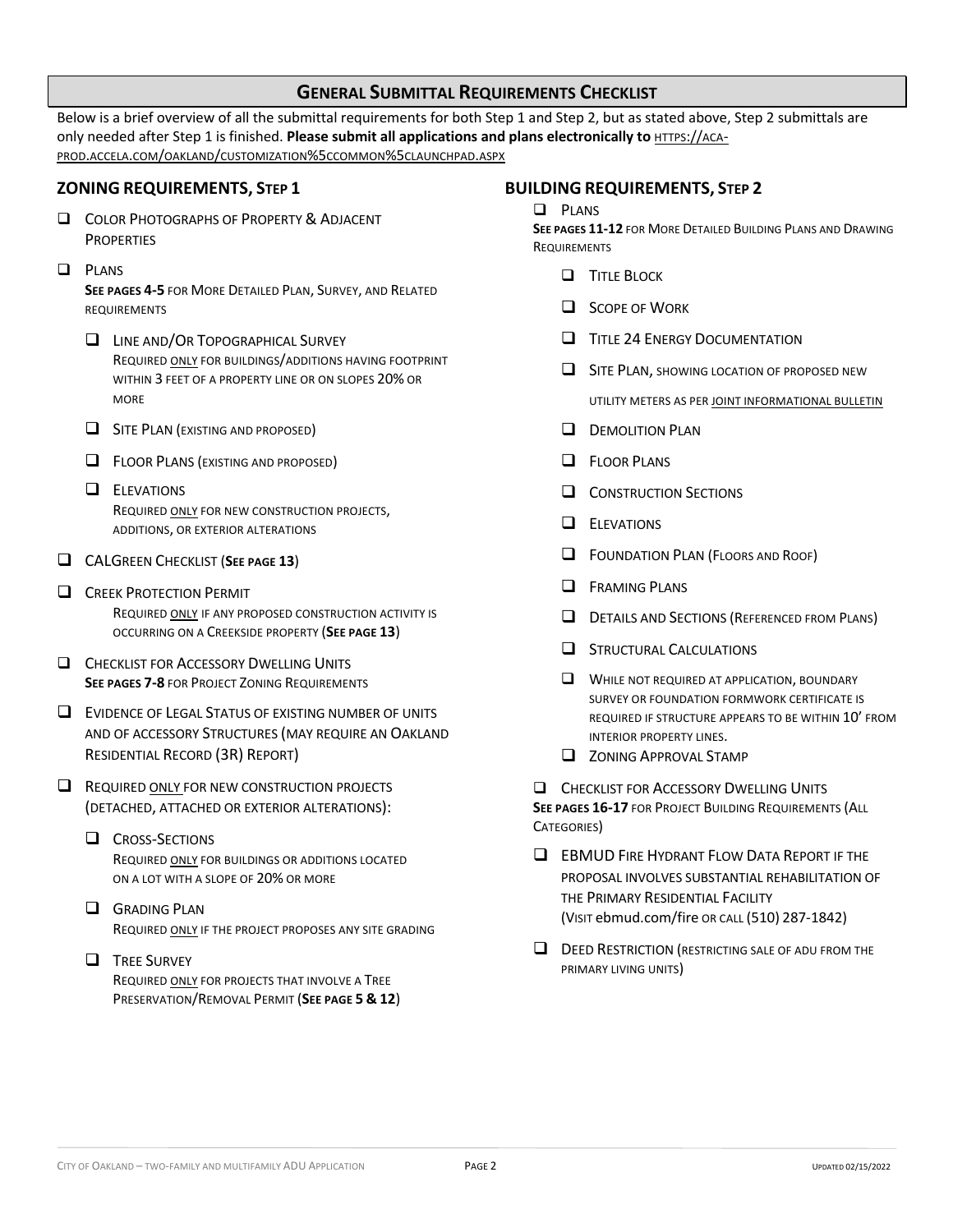# **STEP 1: PROPERTY OWNER & APPLICANT INFORMATION**

## *Provide a copy of this signature page for EACH of the owners of ALL of the units in the building.*

|                                                              |                                                                                   | the contract of the contract of the contract of the contract of the contract of the contract of the contract of |
|--------------------------------------------------------------|-----------------------------------------------------------------------------------|-----------------------------------------------------------------------------------------------------------------|
| To be completed only if Applicant is not the Property Owner: |                                                                                   |                                                                                                                 |
|                                                              | I authorize the applicant indicated below to submit the application on my behalf. |                                                                                                                 |
|                                                              |                                                                                   | <b>Signature of Property Owner</b>                                                                              |
|                                                              |                                                                                   |                                                                                                                 |
|                                                              |                                                                                   |                                                                                                                 |
|                                                              |                                                                                   |                                                                                                                 |
|                                                              |                                                                                   |                                                                                                                 |
|                                                              |                                                                                   |                                                                                                                 |
|                                                              |                                                                                   |                                                                                                                 |

I understand that approval of this application does not constitute approval for any administrative review, Conditional Use Permit, Variance, or exception from any other City regulations that are not specifically the subject of this application. I understand further that I remain responsible for satisfying requirements of any private restrictions appurtenant to the property.

I certify that I am the Applicant and that the information submitted with this application is true and accurate to the best of my knowledge and belief. I understand that the City is not responsible for inaccuracies in information presented, and that inaccuracies may result in the revocation of planning permits as determined by the Planning Director. I further certify that I am the Owner or purchaser (or option holder) of the property involved in this application, or the lessee or agent fully authorized by the owner to make this submission, as indicated by the owner's signature above.

I understand that statements made to me about the time it takes to review and process this application are general. I am aware that the City has attempted to request everything necessary for an accurate and complete review of my proposal; however, it may be necessary for the City to request clarifying information and/or materials after my application has been submitted and reviewed by City staff. I understand that any failure to submit the clarifying information and/or materials in a timely manner may render the application inactive and that periods of inactivity on the applicant's part do not count towards statutory time limits applicable to the processing of this application.

I understand that the proposed project and/or property may be subject to other laws, codes, regulations, guidelines, restrictions, agreements, or other requirements of other public agencies within or outside of the City of Oakland, and that the project and/or property may also be subject to requirements enforced by private parties. I am aware that the City recommends that I become fully aware of any other potential requirements before I submit this application and that I comply with all other requirements prior to commencing the proposed project.

**I HEREBY CERTIFY, UNDER PENALTY OF PERJURY, THAT I HAVE READ THE ABOVE AND THAT ALL THE INFORMATION PROVIDED IN THIS APPLICATION IS TRUE AND CORRECT.** 

**Signature of Owner or Authorized Agent Date**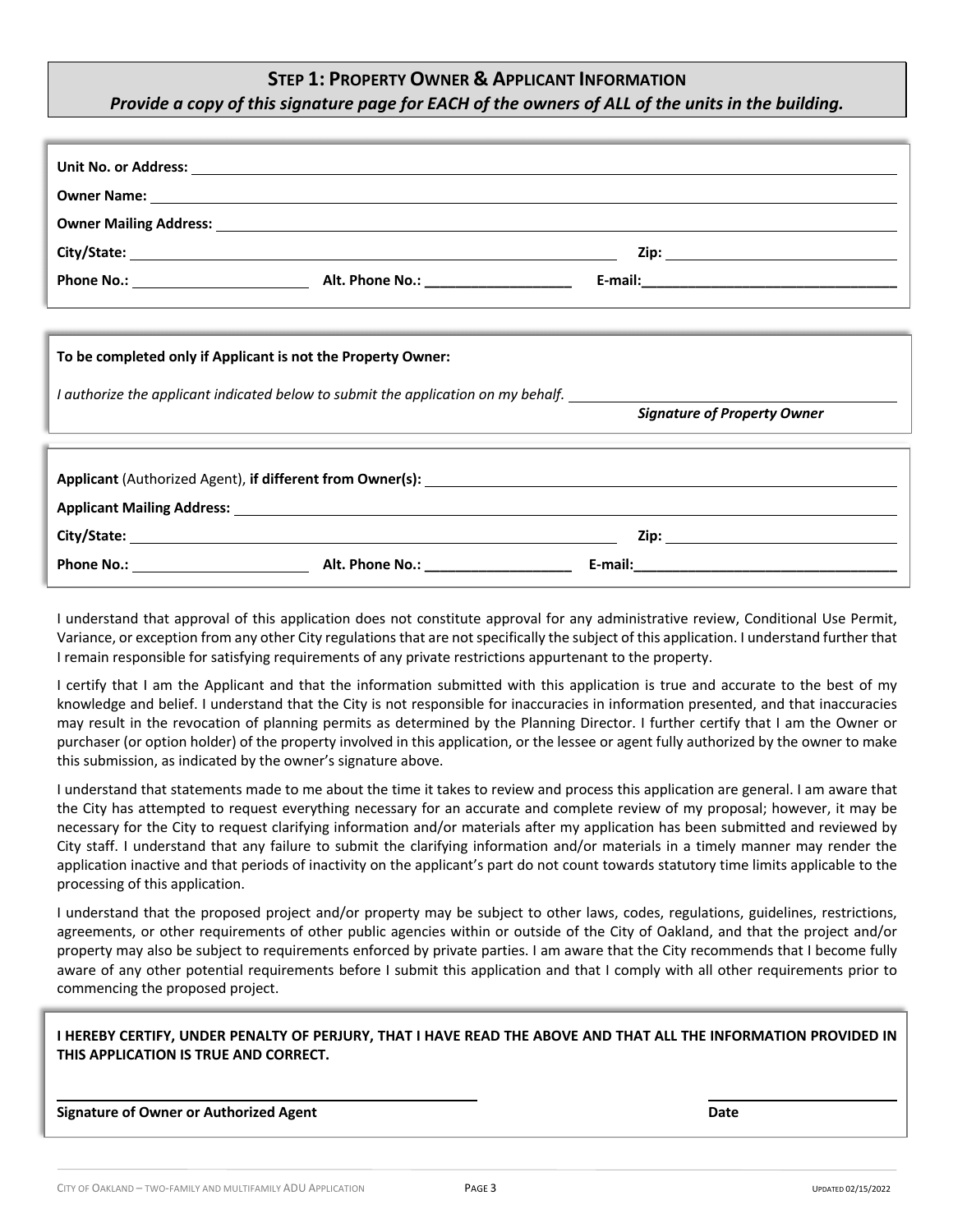# **Step 1: ZONING PLAN REQUIREMENTS**

### **Q PDF PLAN SET FOR PLANNING PERMIT**

- Include north arrow, date prepared and scale.
- Acceptable drawing scales are:  $1/4'' = 1'$ ,  $3/16'' = 1'$ ,  $1/8'' = 1'$ , and  $1'' = 10'$ .
- Include the name, email and phone number of person preparing the plan.
- Show all encroachments over the public Right-of-Way.
- Space for zoning stamp.

q (a) **LINE AND/OR TOPOGRAPHICAL SURVEY** (required only for the following project types listed below)

Required for any building or addition with new or replacement footprint within 3 feet of a property line:

- $\Box$  Applicable line survey with field-verifiable monuments set or found by the surveyor.
- $\Box$  Location, dimensions, & dimensions to property line of existing and proposed buildings & similar structures within 3 feet of the relevant property line(s).

Required for any building or addition with new or replacement footprint located on a lot with a slope of 20% or more:

- $\Box$  Site topography for all areas of proposed work.
- Must be no more than 3 years old from the time of submittal date of survey must be included.
- Must be prepared by a California State Licensed Land Surveyor or by a Civil
- Engineer with a license number below 33966 (licensed prior to January 1, 1982).
- **Include the wet stamp and signature** of the Land Surveyor or Civil Engineer who prepared the survey.
- Include the applicable surveyor's statement in accordance with the Professional Land Surveyors Act.
- In addition to paper copies, the survey must also be submitted in digital format.

### q (b) **SITE PLAN**

- Two site plans (one existing, labeled "Existing Site Plan" and one proposed, labeled "Proposed Site Plan")
- $\Box$  Location and dimensions of all property boundaries, and distances from structures to property lines.
- $\Box$  Location and dimensions of all existing and proposed buildings, decks, stairs, and patios.
- $\Box$  Dimensions of all existing and proposed building setbacks from property lines.
- $\Box$  Location, dimensions, and paving materials of all existing and proposed adjacent sidewalks, curbs, curbcuts (including curb-cuts on adjacent neighbor's lots), and streets.
- $\Box$  Location and dimension of all existing and proposed driveways, garages, carports, vehicle parking spaces, bicycle parking spaces, maneuvering aisles, wheel-stops, pavement striping/marking, and directional signage. Indicate existing and proposed paving materials.
- $\Box$  Location, height, and building materials of all existing and proposed fencing and walls.
- $\Box$  Location, height (including top and bottom elevation measurements), and building materials of all existing and proposed retaining walls.
- $\Box$  Location and size (dbh) of all existing trees and indication of any trees to be removed, include trees on neighboring properties that are within 10 feet of construction.
- $\Box$  Location of drainage ways, creeks, and wetlands
- $\Box$  Roof plan showing roof slope and direction, and location of mechanical equipment, ducts, and vents.
- $\Box$  For projects located on a lot with a slope of 20% or more: Show existing and proposed topographic contours overlaid with proposed roof plan and indicating roof ridge spot elevations.
- $\Box$  Show any building to be demolished both historic and non-historic.
- $\Box$  Location and size of storage area for recycling containers.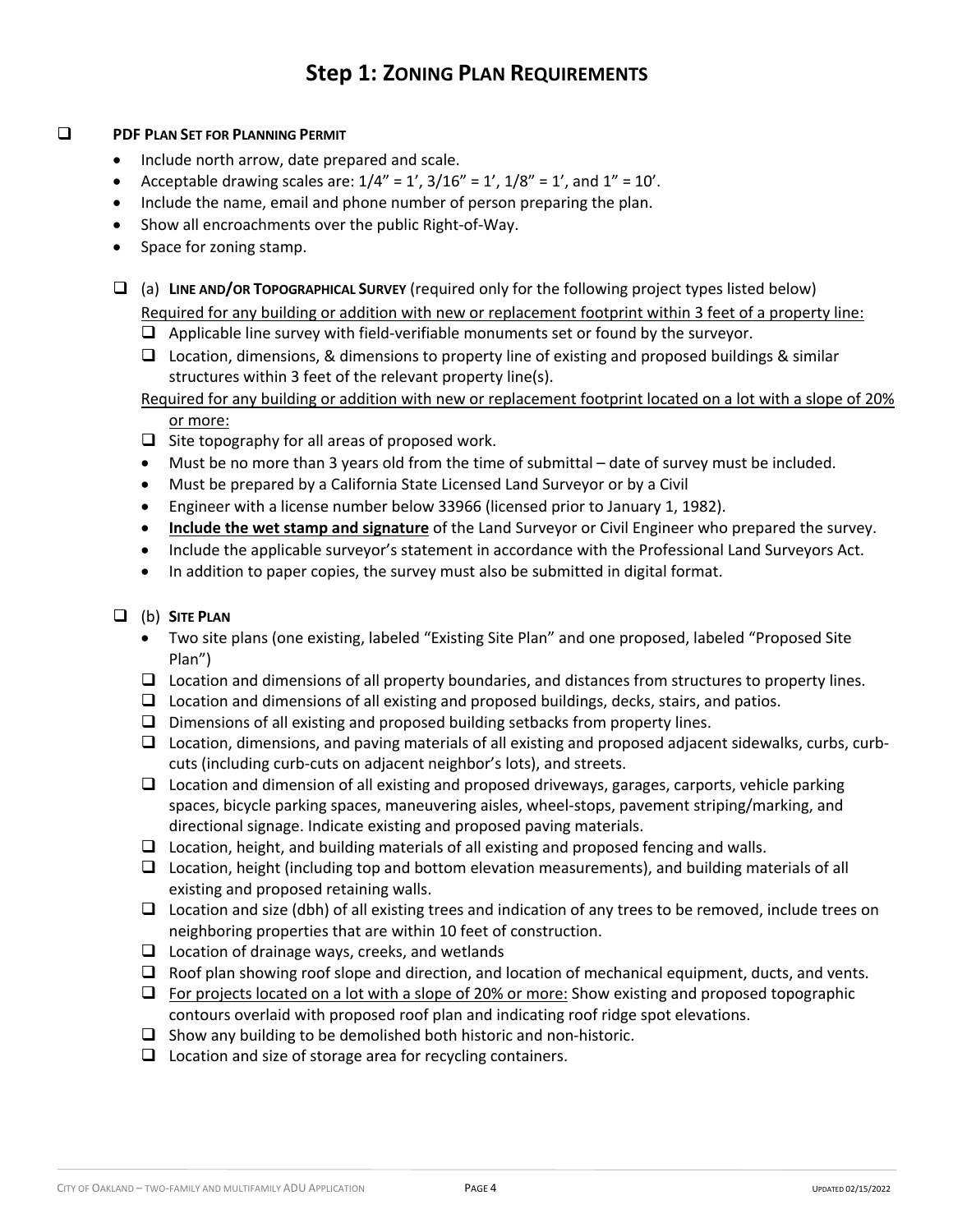# **STEP 1: ZONING PLAN REQUIREMENTS (continued)**

## q (c) **FLOOR PLAN**

- $\Box$  Include complete floor plan of all floors of entire building, including existing and proposed work.
- $\Box$  Label all rooms (e.g., bedroom, kitchen, bathroom), and include dimensions of room sizes.
- $\Box$  Show locations of all existing and proposed doors, walls, and windows, including any window schedule (with information on recess, sash and trim material, manufacture).
- $\Box$  Location of and distance to all adjacent property boundaries.
- $\Box$  Label and identify location of primary Residential Facility and ADU (existing and proposed).

### q (d) **ELEVATIONS**

- $\Box$  Show all structure elevations (front, sides and rear) that will be affected by the proposed project.
- $\Box$  For additions/alterations: label existing and new construction, as well as items to be removed.
- $\Box$  Identify all existing and proposed exterior materials including roofing, roof eaves, eave brackets, siding, doors, trim, sills, windows, fences, and railings. Show details of proposed new exterior elements.
- $\Box$  Show any exterior mechanical, duct work, and/or utility boxes.
- $\Box$  Include dimensions for building height (from grade to pitch) and wall length.
- q (e) **CROSS SECTIONS** (required only for buildings or additions located on a lot with a slope of 20% or more)  $\Box$  Include all critical cross sections, including at least one passing through the tallest portion of the building.
	- $\Box$  Include floor plate and roof plate elevation heights.
	- $\Box$  Location of and distance to all adjacent property boundaries.
	- $\Box$  Label the location of the cross-sections on the site plan.
- q (f) **TREE SURVEY** (required only for projects which involve a Tree Preservation/Removal Permit)  $\Box$  Include north arrow, date prepared and scale (Tree Survey should be drawn to the same scale as the Site Plan).
	- $\Box$  Include the name & phone number of person preparing the plan(s). As appropriate or required, include the stamp & "wet signature" of any licensed architect, landscape architect, surveyor and/or civil engineer preparing final plans.
	- $\Box$  Indicate the size (dbh), species, and location of all protected trees within 30 feet of development activity on the subject lot, regardless of whether the protected trees are included on any tree preservation/removal permit application.
	- $\Box$  Label all protected trees that are located within 10 feet of construction (including trees located on neighbor's properties or the adjacent public right-of-way) with the matching number or letter from the Tree Preservation/Removal Permit application (see page 9 of this application).
- $\Box$  (g) **GRADING PLAN** (required only if the project proposes any site grading)
	- $\Box$  Show proposed grading plan and/or map showing existing and proposed topographic contours (this may be combined with the Site Plan for small projects with only minor grading).
	- $\Box$  Include an erosion & sedimentation control plan.
	- $\Box$  Include a summary table of all proposed excavation, fill, and off-haul volumes.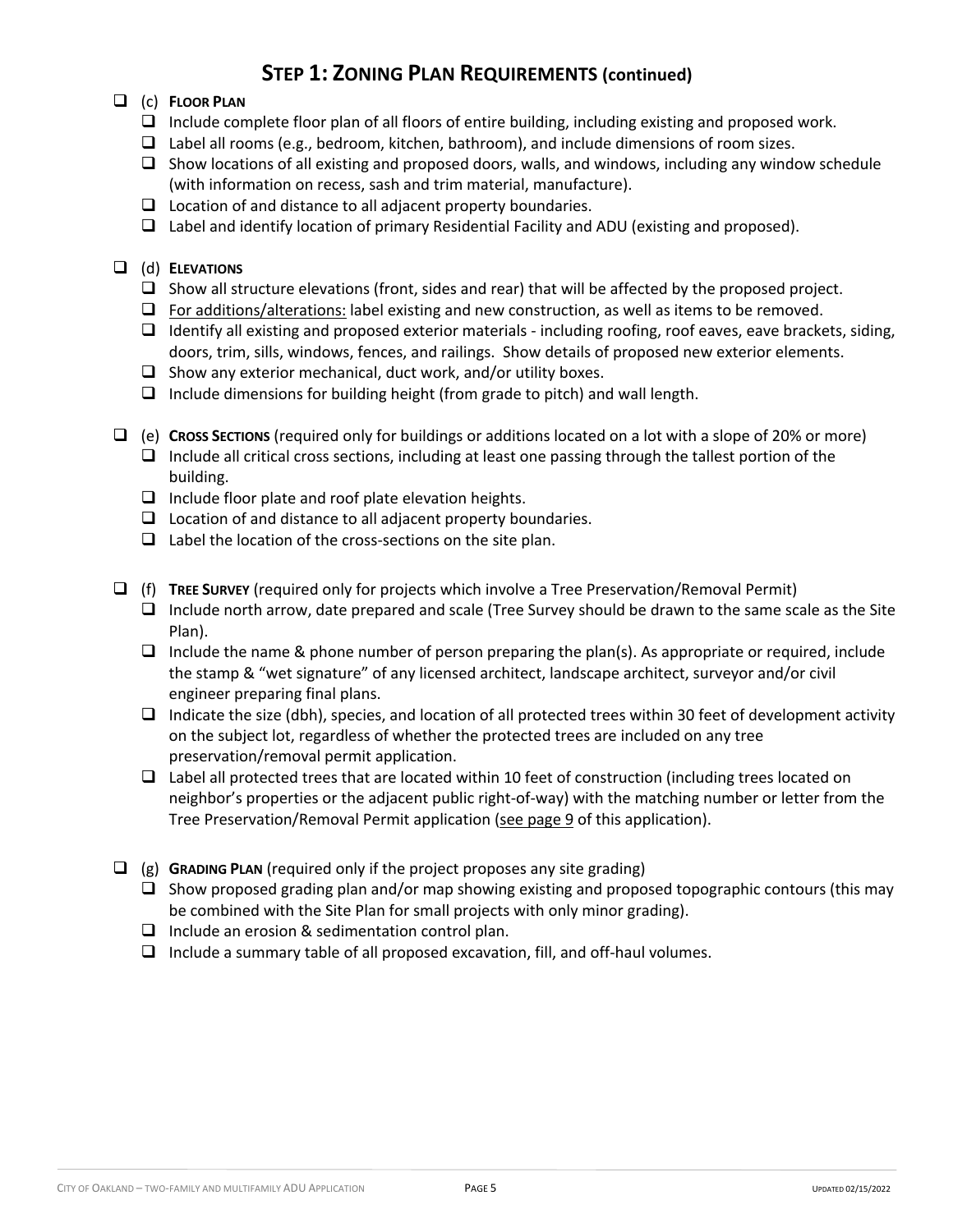| <b>Step 1: Zoning Permit Information</b><br>(Please complete additional sheets if the proposal includes more than 3 Category 1 ADUs). |                                       |                   |                        |                              |                              |
|---------------------------------------------------------------------------------------------------------------------------------------|---------------------------------------|-------------------|------------------------|------------------------------|------------------------------|
| <b>CALCULATIONS</b>                                                                                                                   | <b>Existing</b><br><b>Pre-Project</b> | <b>Demolition</b> | <b>New</b><br>Proposed | <b>Total</b><br>Post-Project | % Change<br>(Existing/Total) |
| Total Lot Area (sq. ft.)                                                                                                              |                                       | N/A               | N/A                    | N/A                          | N/A                          |
| <b>Primary Residential Facility Characteristics:</b>                                                                                  |                                       |                   |                        |                              |                              |
| Floor area (sq. ft.)                                                                                                                  |                                       |                   |                        |                              |                              |
| Footprint (sq. ft.)                                                                                                                   |                                       |                   |                        |                              |                              |
| Building height (ft.)                                                                                                                 |                                       |                   |                        |                              |                              |
| Type and Number of ADUs (list for each):                                                                                              |                                       |                   |                        |                              |                              |
| Total ADUs (number)                                                                                                                   |                                       |                   |                        |                              |                              |
| Category 1 (number)                                                                                                                   |                                       |                   |                        |                              |                              |
| Category 2 (number)                                                                                                                   |                                       |                   |                        |                              |                              |
| Category 3 (number)                                                                                                                   |                                       |                   |                        |                              |                              |
| ADU - floor area (list square feet for each):                                                                                         |                                       |                   |                        |                              |                              |
| Category 1 - #1 (sq. ft.)                                                                                                             |                                       |                   |                        |                              |                              |
| Category 1 - #2 (sq. ft.)                                                                                                             |                                       |                   |                        |                              |                              |
| Category 1 - #3 (sq. ft.)                                                                                                             |                                       |                   |                        |                              |                              |
| Category 2 - #1 (sq. ft.)                                                                                                             |                                       |                   |                        |                              |                              |
| Category 2 - #2 (sq. ft.)                                                                                                             |                                       |                   |                        |                              |                              |
| Category 3 (sq. ft.)                                                                                                                  |                                       |                   |                        |                              |                              |
| ADU - footprint (list square feet of each):                                                                                           |                                       |                   |                        |                              |                              |
| Category 2 - #1 (sq. ft.)                                                                                                             |                                       |                   |                        |                              |                              |
| Category 2 - #2 (sq. ft.)                                                                                                             |                                       |                   |                        |                              |                              |
| Category 3 (sq. ft.)                                                                                                                  |                                       |                   |                        |                              |                              |
| ADU - Height (list for each):                                                                                                         |                                       |                   |                        |                              |                              |
| Category 2 - #1 (ft.)                                                                                                                 |                                       |                   |                        |                              |                              |
| Category 2 - #2 (ft.)<br>Category 3 (ft.)                                                                                             |                                       |                   |                        |                              |                              |
| Location of Category 1 ADUs (specify previous use, such as garage, attic, basement, boiler room, etc):                                |                                       |                   |                        |                              |                              |
| Category 1 - #1                                                                                                                       |                                       |                   |                        |                              |                              |
| Category 1 - #2                                                                                                                       |                                       |                   |                        |                              |                              |
| Category 1 - #3                                                                                                                       |                                       |                   |                        |                              |                              |
| <b>Onsite Parking Spaces (number)</b>                                                                                                 |                                       |                   |                        |                              |                              |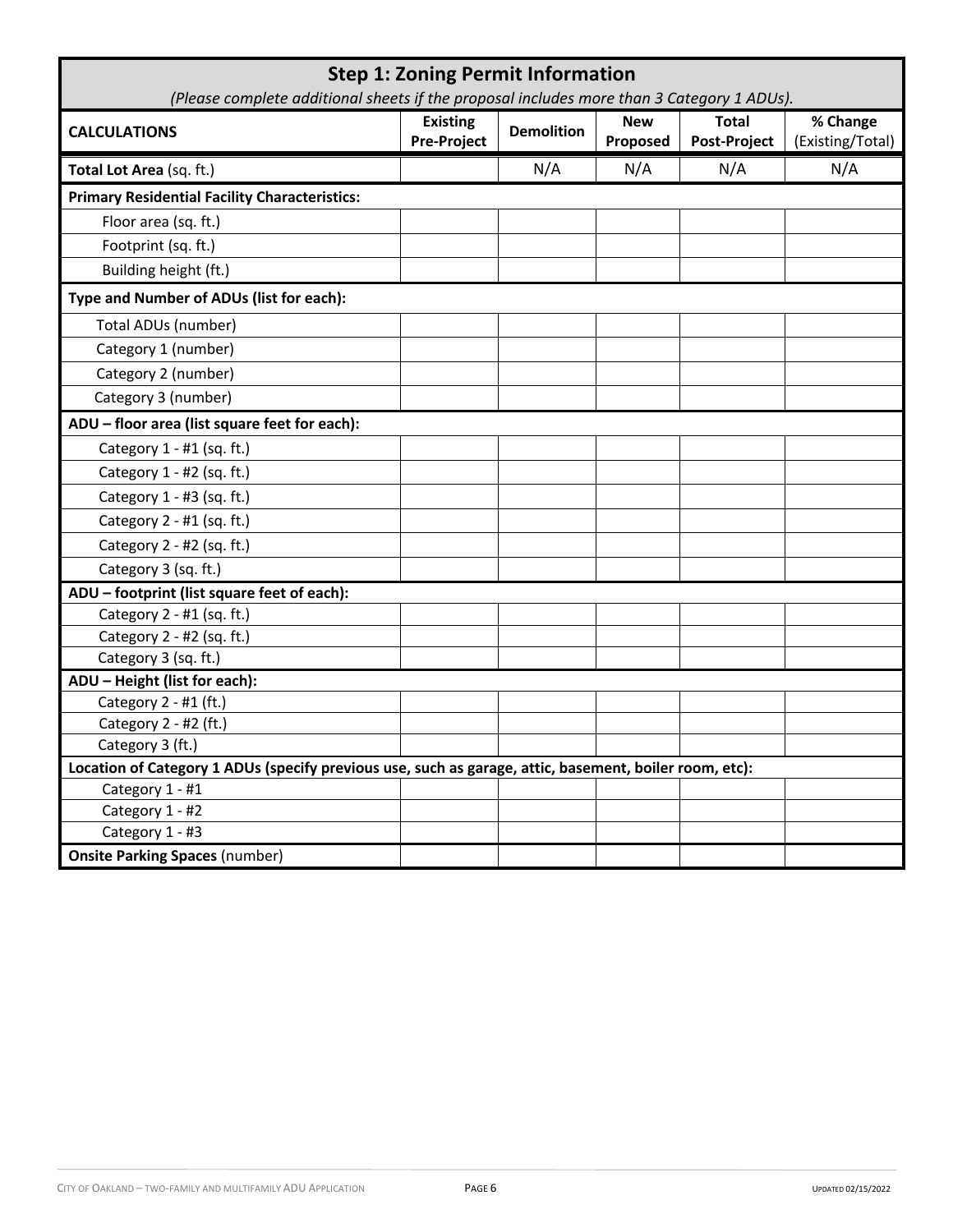# **Step 1: ZONING CRITERIA CHECKLIST**

| Applicant's Name:               | Project Address:                                                                                                                                                                                                                                                                                                                                                                                                                                                                                                                                |
|---------------------------------|-------------------------------------------------------------------------------------------------------------------------------------------------------------------------------------------------------------------------------------------------------------------------------------------------------------------------------------------------------------------------------------------------------------------------------------------------------------------------------------------------------------------------------------------------|
|                                 | Accessory Dwelling Units (ADUs) may only be granted if the applicant can check "YES" or "N/A" (as provided) to EACH of the following:                                                                                                                                                                                                                                                                                                                                                                                                           |
| 1)                              | <b>ALL ADUS</b> (must be completed for all proposals)                                                                                                                                                                                                                                                                                                                                                                                                                                                                                           |
| YES<br>NO                       | The ADU is in a zoning district and in the portion of the building or lot where Residential Facilities are allowed.                                                                                                                                                                                                                                                                                                                                                                                                                             |
| YES<br>NO                       | The ADU is on a lot with a Two-Family or Multifamily Residential Facility.                                                                                                                                                                                                                                                                                                                                                                                                                                                                      |
| YES<br>NO                       | The floor area of the ADU(s) contain at least a minimum square-footage that permits an Efficiency Dwelling Unit<br>or 150 sq. ft. whichever is less.                                                                                                                                                                                                                                                                                                                                                                                            |
| YES<br>NO                       | Each ADU has an independent entrance and has a private bathroom and kitchen that are independent from the<br>primary Residential Facility. The kitchen shall include all the following: a sink, cooking facility with appliances,<br>refrigerator, a food preparation counter, and storage cabinets that are of a reasonable size in relation to the size<br>of the dwelling unit. The kitchen must be within the building envelope of the proposed ADU.                                                                                        |
| $YES$ NO                        | The regularly required front setback of the underlying zone is met, except when lot conditions preclude creating<br>of one ADU of no more than 850 sq. ft. and up to 16 feet in height anywhere else on the lot.                                                                                                                                                                                                                                                                                                                                |
| YES<br>NO<br>N/A                | Any uncovered parking spaces (parking without a roof supported by columns) that are required for the<br>primary Residential Facilities are maintained or replaced on the lot. (The replacement parking must meet<br>standards of OMC Section 17.16 and may be tandem as set forth in OMC Section 17.116.240.A.)                                                                                                                                                                                                                                 |
| YES<br>NO<br>N/A                | No additional parking is required because the ADU is located within the mapped "No Parking for ADUs<br>Area"1: (a) one-half (1/2) mile of a public Transit Stop; (b) an Area of Primary Importance (API) or Area of<br>Secondary Importance (ASI), as defined in the General Plan's Historic Preservation Element; (c) an area where<br>on-street parking permits are required but not offered to the ADU occupant; or (d) one block of a dedicated<br>car share parking space. (Please check N/A only if the ADU requires additional parking.) |
| YES $\Box$ NO $\Box$ N/A $\Box$ | Any upper story balconies, decks, or rooftop terraces associated with the ADU meet the regular<br>requirements of the underlying zone. (Please check N/A only if the proposal does not add any upper story<br>balconies, decks, or rooftop terraces.)                                                                                                                                                                                                                                                                                           |
| $NO$ $N/A$ $\Box$<br>YES        | No mechanical equipment such as water heaters, heating/cooling condenser, or any other similar<br>equipment is proposed in the minimum required side setbacks. Please check N/A only if any proposed<br>equipment in the required setbacks is consistent with OMC Section 17.108.130 (I), and mechanical<br>equipment meets the noise performance standards of OMC Section 17.120.050.                                                                                                                                                          |
| YES<br>NO                       | The ADU will not be used as a short-term rental facility; rentals must be for periods longer than 30 consecutive<br>days.                                                                                                                                                                                                                                                                                                                                                                                                                       |

 $1$  The "No Parking for ADUs" area can be found on the City's online zoning map: www.oaklandca.gov/resources/zoning-map.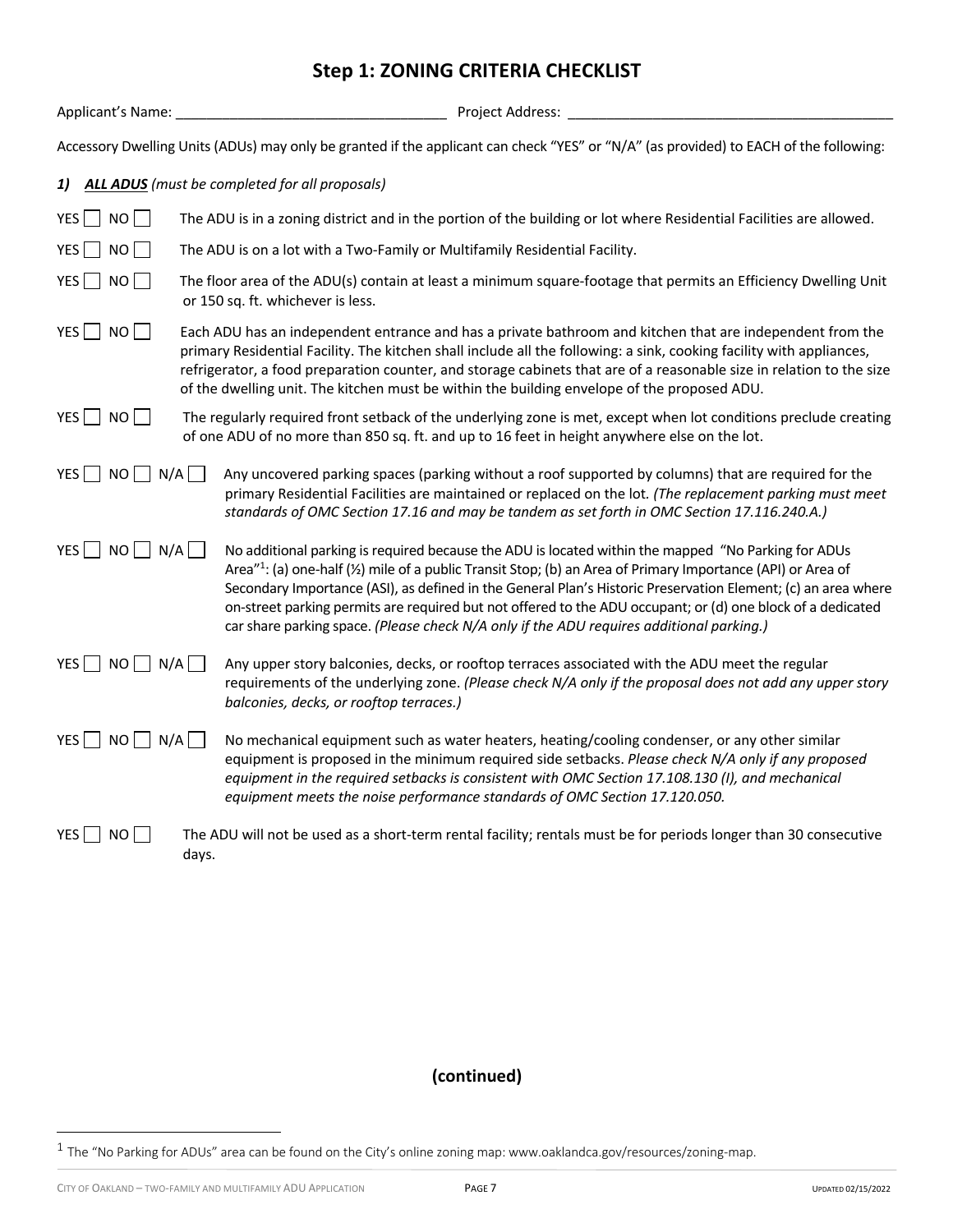#### *2) ADUS ASSOCIATED WITH HISTORIC PROPERTIES AND DISTRICTS*

#### *2A) Objective Design Standards for ADUs associated with structures rated "A", "B", or "C" by the Oakland Cultural Heritage Survey*

*To find out your property's historic designation please see the Zoning Map (link provided below). Please select your parcel, click on Complete Parcel Information, and scroll down to "Historic Resources Information". If there is a Historic rating, it will be listed on the third row labeled "OCHS Rating". Zoning Map:* 

*https://oakgis.maps.arcgis.com/apps/webappviewer/index.html?id=3676148ea4924fc7b75e7350903c7224 For further information on Historic Ratings:* https://www.oaklandca.gov/topics/historical-and-architectural-rating-systems

 $\Box$  Please write the Historic Rating of the parcel; if none, write N/A:  $\_$ 

*This Section must be completed only if the project is associated with a historic resource. Please skip to Section 2B if the primary Residential Facility associated with the ADU proposal is not rated A, B, or C.*

YES  $\Box$  NO  $\Box$  N/A  $\Box$  ADUs located at the front or side of a primary Residential Facility and visible from the public right-of-way include: the same roof pitch, visually matching exterior wall material, predominant door and window trim, sill, recess, and style as the primary residential structure.

YES  $\Box$  NO  $\Box$  N/A  $\Box$  Attached or detached garages located to the front or side of a primary Residential Facility and converted to an ADU replace the garage doors with visually similar exterior wall materials, building colors, and door and window trim as the primary residential structure.

*For the option of approving alternative finishes or styles please follow the Small Project Design Review (DS) application process per OMC Section 17.136.030.*

*2B) ADUs associated with structures on National, California, or Local Register Properties and Districts*

*To find out your property's historic designation please see the Zoning Map (link provided below). Please select your parcel, click on Complete Parcel Information, and scroll down to "Historic Resources Information". if it is National, California, or Local Register, it will be listed on the first row labeled "Local Historic Property Category"; if it is in a District, it will be listed on the third row labeled "Local Historic District". The Zoning Map:*

*https://oakgis.maps.arcgis.com/apps/webappviewer/index.html?id=3676148ea4924fc7b75e7350903c7224* 

 $\Box$  Please write the Historic Rating of the parcel; if none, write N/A: \_\_\_\_\_\_\_\_

*This Section must be completed only if the project is associated with a Historic Register structure or District. Please skip to Section 3 if the ADU is not associated with primary Residential Facility on a Historic Register or a District.*

YES  $\Box$  NO  $\Box$  The proposed ADU is NOT located in front of a primary Residential Facility unless the lot conditions or other zoning requirements preclude an ADU of a minimum size (up to 800 sq. ft. and up to 16 feet in height) elsewhere on the lot. *(Checking Yes indicates the proposed ADU is not in the in front of the primary Residential Facility or visible form the public right-of-way.)*

- $YES \cap NO \cap$  The proposed ADU has been considered for location on the lot in the following order of preference: First, behind the primary Residential Facility structure; Second, to the side of the primary Residential Facility; Last, in front of the primary Residential Facility.
- YES The applicant is aware that a Case Planner reviewing the ADU proposal will consult with Historic Preservation staff. The Case Planner may request additional information to ensure compliance with the objective design standards specified in Section 2A above if the ADU is proposed in front of the primary Residential Facility with Historic designation and visible from the public right-of-way.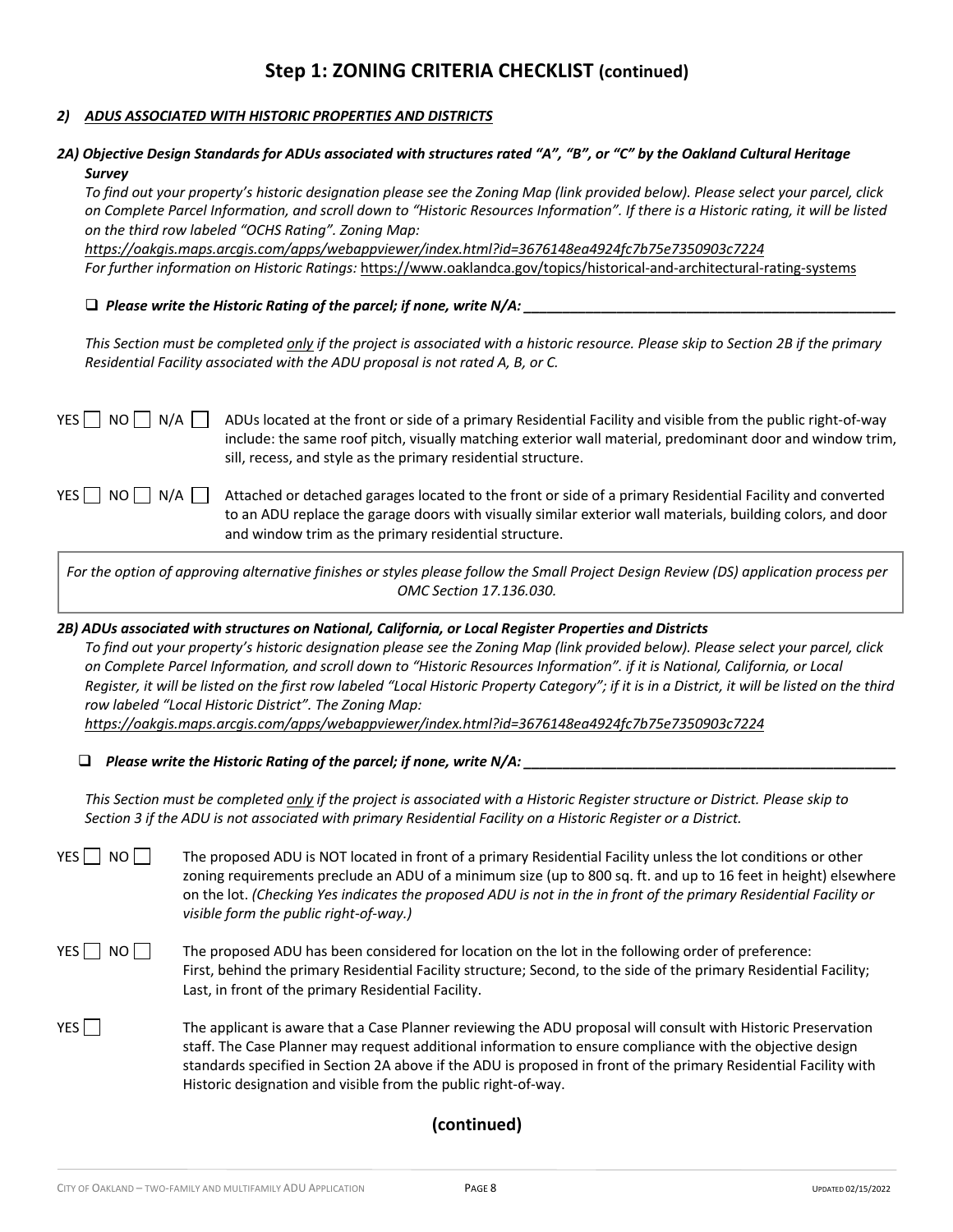### *3) ADUS/JADUS IN S-9 FIRE SAFETY PROTECTION COMBINING ZONE (S-9 ZONE)*

|                    | This Section must be completed only if the lot is located within the S-9 Zone. Please skip to Section 4 if your lot is not within the S-9                                                                                                                                                                                                                                                                                                                                                                                                                                                                                                                                                     |
|--------------------|-----------------------------------------------------------------------------------------------------------------------------------------------------------------------------------------------------------------------------------------------------------------------------------------------------------------------------------------------------------------------------------------------------------------------------------------------------------------------------------------------------------------------------------------------------------------------------------------------------------------------------------------------------------------------------------------------|
|                    | zone. To verify if a lot is within the S-9 Zone please see the map:                                                                                                                                                                                                                                                                                                                                                                                                                                                                                                                                                                                                                           |
|                    | https://oakgis.maps.arcgis.com/apps/webappviewer/index.html?id=adfa58efbcc849f89819f7b4bec96534                                                                                                                                                                                                                                                                                                                                                                                                                                                                                                                                                                                               |
| YES $\Box$<br>NO   | The total number of existing and proposed ADUs of any type does not exceed one (1) per lot.                                                                                                                                                                                                                                                                                                                                                                                                                                                                                                                                                                                                   |
| YES $\Box$<br>NO I | The proposed ADU is one Category 1 ADU. If you select "NO" please review additional Exceptions in section 3A<br>below to confirm eligibility for a Category 2 ADU:                                                                                                                                                                                                                                                                                                                                                                                                                                                                                                                            |
|                    | 3A) Exceptions for ADUs in the S-9 Zone: Complete this portion only if the proposal is for a Category 2 ADU. At least one exception<br>must be met to be eligible. Please check one that applies:                                                                                                                                                                                                                                                                                                                                                                                                                                                                                             |
| □                  | <b>Exception 1:</b> An applicant has an approved application for Reasonable Accommodation Request pursuant to OMC Chapter<br>17.131. A request may be approved for reasons including a disability of a permanent occupant of the ADU or a need to<br>accommodate a full-time live-in caregiver for a permanent resident with disability is attached to this application.<br>Please review the Reasonable Accommodation Application to see if you may qualify:<br>https://www.oaklandca.gov/documents/request-for-reasonable-accommodations-for-persons-with-disabilities<br>Please fill out and attach the completed Reasonable Accommodation Application together with this ADU application. |
|                    | $-OR-$                                                                                                                                                                                                                                                                                                                                                                                                                                                                                                                                                                                                                                                                                        |
| ❏                  | <b>Exception 2:</b> At least one (1) additional off-street parking space is created on the lot in addition to any regularly required<br>off-street parking spaces for the primary residential facilities.                                                                                                                                                                                                                                                                                                                                                                                                                                                                                     |
| YES  <br>NO I      | Any lost off-street parking space(s) as a result of creation of this ADU is replaced elsewhere on the lot.                                                                                                                                                                                                                                                                                                                                                                                                                                                                                                                                                                                    |

YES  $\Box$  NO  $\Box$  The maximum height of the proposed ADU is no more than 16 feet.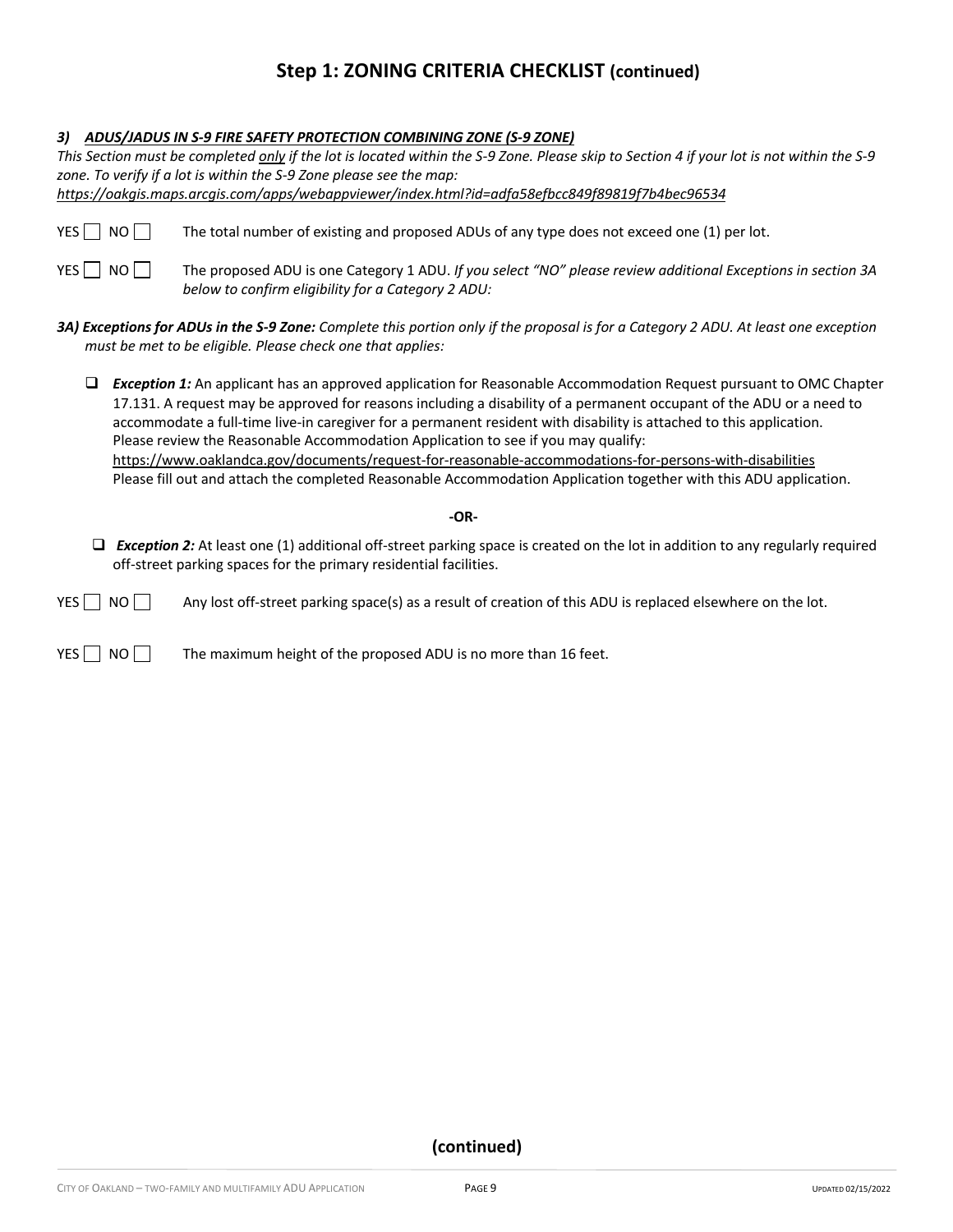| 4)                                 | <b>CATEGORY 1</b> (must only be completed if proposal includes this type of ADU)                                                                                                                                                                                                                                                                                                                                                                                                           |
|------------------------------------|--------------------------------------------------------------------------------------------------------------------------------------------------------------------------------------------------------------------------------------------------------------------------------------------------------------------------------------------------------------------------------------------------------------------------------------------------------------------------------------------|
| YES $\Box$ NO $\Box$               | The Category 1 ADU(s) is/are located within existing non-habitable space <sup>2</sup> , such as storage rooms, boiler rooms,<br>passageways, attics, basements, or garages within an existing Two-Family or Multifamily Residential Facility, and<br>involves no expansion of building envelope.                                                                                                                                                                                           |
| $YES$ NO                           | The number of Category 1 ADUs is either one (1) ADU or no more than 25% of existing units per Two-Family or<br>Multifamily Residential Facility <sup>3</sup> , whichever is greater.                                                                                                                                                                                                                                                                                                       |
| YES $\Box$ NO $\Box$               | The Category 1 ADU is limited by the existing non-habitable space and does not exceed 1,200 sq. ft. in size.                                                                                                                                                                                                                                                                                                                                                                               |
| YES $\Box$ NO $\Box$               | The Category 1 ADU has its own private bathroom.                                                                                                                                                                                                                                                                                                                                                                                                                                           |
| 5)                                 | <b>CATEGORY 2</b> (must only be completed if proposal includes this type of ADU)                                                                                                                                                                                                                                                                                                                                                                                                           |
| $YES$ NO                           | The Category 2 ADU is outside the S-9 Fire Safety Protection Combining Zone. Please follow the link below for a<br>map to verify if your lot is outside the S-9 Zone. If your lot is within the S-9 Zone, please complete Section 3 above<br>before continuing with this section.<br>https://oakgis.maps.arcgis.com/apps/webappviewer/index.html?id=adfa58efbcc849f89819f7b4bec96534                                                                                                       |
| YES <sub>N</sub> NO <sub>N</sub>   | The Category 2 ADU(s) is/are located: (a) in newly constructed detached structure(s); or (b) legally existing<br>detached accessory structure(s) that is converted and involve no expansion of the existing building envelope; or<br>(c) in legally existing detached accessory structures rebuilt in the same location and to the same exterior<br>dimension as the existing detached accessory structure(s) on a lot with an existing Two-Family or Multifamily<br>Residential Facility. |
| $YES$ NO                           | The number of existing and proposed Category 2 ADUs is no more than two (2) per Two-Family or Multifamily<br>lot.                                                                                                                                                                                                                                                                                                                                                                          |
| $YES$ NO                           | The floor area of Category 2 ADU(s) does not exceed 850 sq. ft. for a studio or one bedroom, and 1,000 sq. ft. for<br>two bedrooms or more. The total floor area includes all areas within the building envelope of the ADU(s).                                                                                                                                                                                                                                                            |
| YES<br>NO <sub>1</sub>             | Floor Area Ratio (FAR) is consistent with regulations of the underlying zone, except where the FAR requirement<br>would preclude one or two Category 2 ADUs of no more than 800 sq. ft.                                                                                                                                                                                                                                                                                                    |
| NO  <br>$YES$ $\Box$               | The height of the Category 2 ADU(s) does not exceed 18 feet. (If the ADU meets these regular setback<br>requirements of the underlying zoning district, then the maximum height is controlled by the underlying zoning<br>district regulations.)                                                                                                                                                                                                                                           |
| $YES$ $\Box$<br>NO                 | Existing open space requirements of the underlying zone are satisfied, except where the requirements would<br>preclude one or two Category 2 ADU(s) of no more than 800 sq. ft. each.                                                                                                                                                                                                                                                                                                      |
| $YES$ $\Box$<br>$NO \cup N/A \cup$ | Any portion of the newly constructed Category 2 ADU(s) has a setback of at least 4 feet from the rear and<br>side lot lines or meets the regularly required setback of the zoning district, whichever is less. (Please check<br>N/A only if the Category 2 ADU is within the building envelope of an existing detached accessory structure<br>or rebuilt in the same location and to the same exterior dimensions.)                                                                        |

<sup>2</sup> *Non-habitable space does not include detached accessory structures, existing residential units, commercial space, community rooms, gyms or any other spaces that are meant to be occupied by people.*

*<sup>3</sup> All calculations that result in a fractional number shall be rounded up to the nearest whole number.*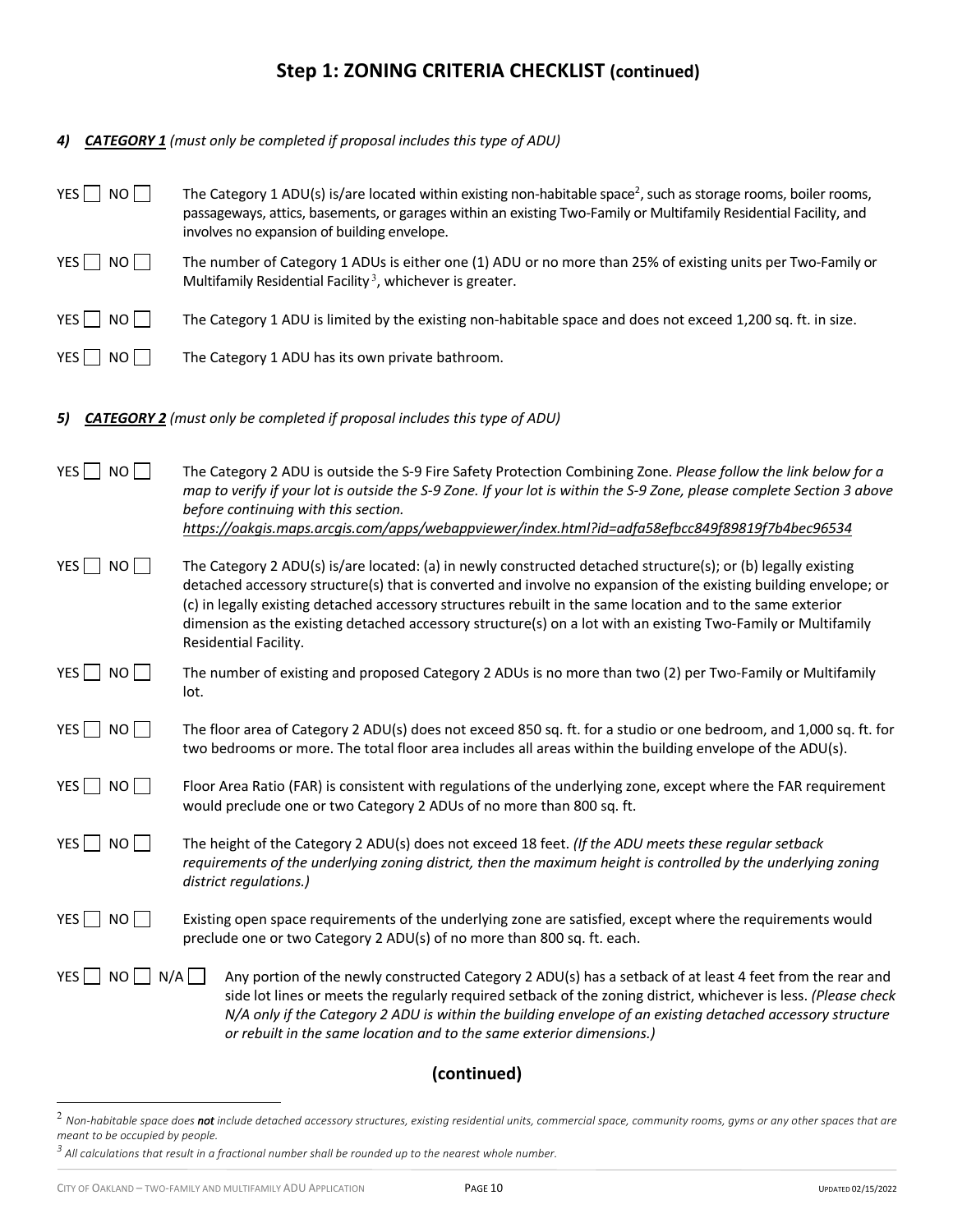| YES $\Box$ No $\Box$ | One (1) new tree of fifteen (15) gallon or larger root ball size will be planted anywhere on the lot or within the    |
|----------------------|-----------------------------------------------------------------------------------------------------------------------|
|                      | right-of-way in front of the site for a Category 2 ADU with floor area size between 500 sq. ft. and 999 sq. ft. Two   |
|                      | (2) new trees of 15 gallon or larger root ball size each shall be planted anywhere on the lot or within the right-of- |
|                      | way in front of the site for a Category 2 ADU with floor area size between 1,000 sq. ft. and 1,200 sq. ft. The trees  |
|                      | must be drought tolerant species and must conform with the Tree Division's requirements.                              |

*6) CATEGORY 3 (must only be completed if proposal includes this type of ADU)*

| YES    <br>NO II | The number of existing and proposed Category 3 ADUs is no more than one (1) per Two-Family or Multifamily<br>lot. Creation of this ADU type precludes any other ADUs on the property.                                                                                                                               |
|------------------|---------------------------------------------------------------------------------------------------------------------------------------------------------------------------------------------------------------------------------------------------------------------------------------------------------------------|
| YES    <br>NO II | The Category 3 ADU floor area does not exceed 850 sq. ft. for a studio or one bedroom, and 1,000 sq. ft. for two<br>bedrooms or more. The total floor area includes all areas within the ADU. However, if any portion of existing<br>habitable space is converted the total floor area shall not exceed 850 sq. ft. |
| YES NO           | The Floor Area Ratio (FAR) is consistent with the regulations of the underlying zone, except where the FAR<br>requirement would preclude one Category 3 ADU of no more than 850 sq. ft.                                                                                                                             |
| YES NO           | Existing open space requirements of the underlying zone are satisfied, except where the requirements would<br>preclude one Category 3 ADU of no more than 850 sq. ft.                                                                                                                                               |
| YES    <br>NO II | Any portion of the newly constructed attached Category 3 ADU has a setback of at least 4 feet from the rear and<br>side lot lines or meets the regularly required setback of the zoning district, whichever is less.                                                                                                |

**I have reviewed the above checklist and certify that the project conforms to all applicable criteria for Step 1.** 

Applicant's Signature **Date** Date of Applicant's Signature and Date Date

 $\mathcal{L}$  , we can also the set of  $\mathcal{L}$ 

 $\frac{1}{2}$ 

Reviewer's Signature **Date** Date **Date**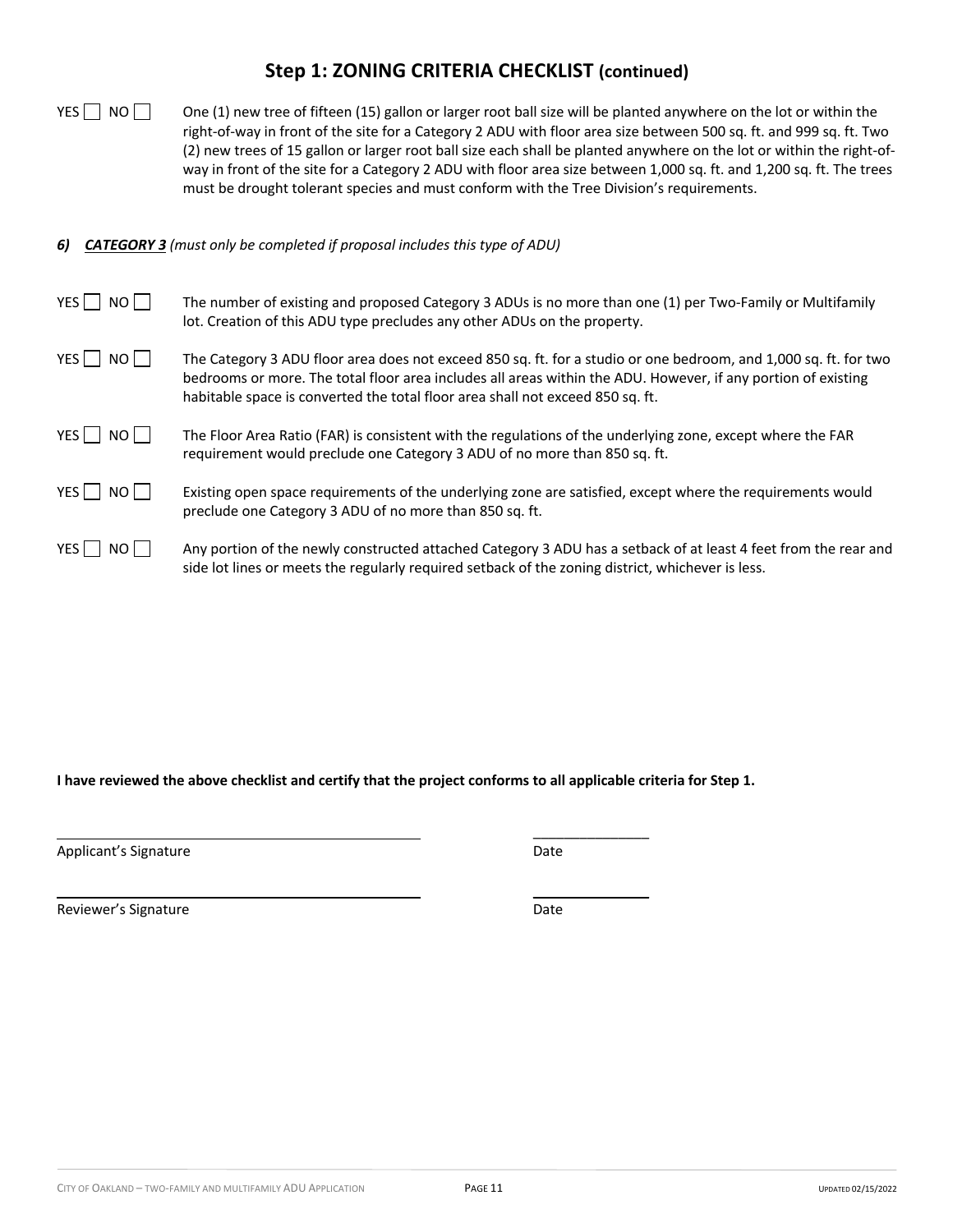# **STEP 1: TREE PRESERVATION ORDINANCE**

Pursuant to the Tree Preservation Ordinance (§12.36 O.M.C.) a Tree Preservation/Removal Permit is required for any proposed construction activity within 10 feet of a Protected Tree, even if such trees are not being removed or if they are located on a neighbor's property or in the public right-of-way (e.g., sidewalk).

#### **The following are "Protected Trees" under the Tree Preservation Ordinance:**

- a. Any Coast Live Oak tree that is larger than 4 inches in diameter at breast height (dbh)
- b. Any tree (except Eucalyptus or Monterey Pine) that is larger than 9 inches dbh\*
- c. Any tree of any size located in the public right-of-way (including street trees)

#### **I, THE APPLICANT/OWNER, ATTEST THAT:** *(check one)*

- $\Box$  (1) There are no existing Protected Trees anywhere on the subject property or within 10 feet of the proposed construction activities (including neighbor's properties or the adjacent public right-of-way).
- $\Box$  (2) There are Protected Trees on the subject property or within 10 feet of the proposed construction activities, and their location is indicated on the site plan and landscape plan **and** *(check one)*;
	- q (a) No Protected Trees are to be removed *and* No construction activity will occur within 10 feet of any Protected Tree.
	- q (b) No Protected Trees are to be removed *and* Construction activity will occur within 10 feet of any Protected Tree.
	- $\Box$  (c) Protected Trees will be removed.

**If you checked (2b) or (2c), a Tree Preservation/Removal Permit is required. Please complete the section below.**

**DESCRIPTION OF TREES:** (Identification numbers and letters must be consistent with the Tree Survey – See submittal requirements.)

| Trees proposed for removal |         |        | Trees not proposed for removal but<br>located within 10 feet of Construction Activity |                |      |
|----------------------------|---------|--------|---------------------------------------------------------------------------------------|----------------|------|
| #                          | Species | $dbh*$ | #                                                                                     | <b>Species</b> | dbh* |
|                            |         |        | Α                                                                                     |                |      |
|                            |         |        | B                                                                                     |                |      |
| ς                          |         |        | ◠                                                                                     |                |      |
| 4                          |         |        | D                                                                                     |                |      |
|                            |         |        |                                                                                       |                |      |

Reason(s) for removal/impacting of trees:

*\* dbh: "diameter at breast height" is determined by measuring the trunk at 4'-6" from the ground. Multi-trunked trees are measured by combining the diameters of all trunks at 4'-6" from the ground.* 

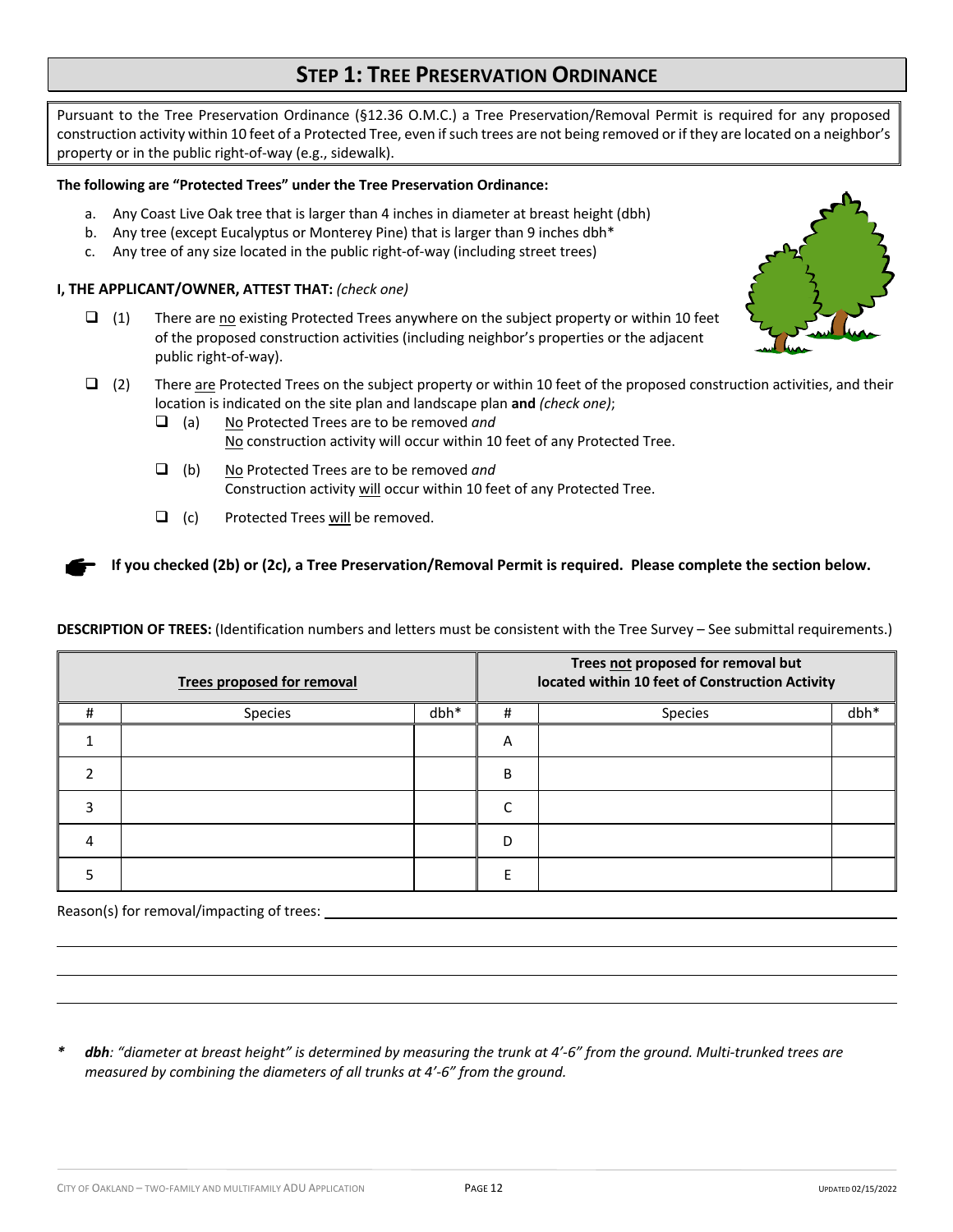# **STEP 1: CREEK PROTECTION ORDINANCE**

Pursuant to the Creek Protection, Storm Water Management and Discharge Control Ordinance (§13.16 O.M.C.) a Creek Protection Permit is required for any proposed construction activity occurring on a Creekside property. The extent to which your development will be regulated by the Creek Protection Ordinance depends upon the location and type of proposed work.

### **I, THE APPLICANT/OWNER, ATTEST THAT:** *(check one)*

 $\Box$  (1) **I do not know whether there is a Creek on or near the proposed project site.** I have submitted a request for a Creek Determination by the City of Oakland (separate form and fee required).

### q (2) **No Creek exists on or near the project site;** *(check one)*

- $\Box$  (a) Based on my review of the characteristics of the project site, as well as all relevant maps and plans; or
- $\Box$  (b) Based on the attached report prepared by a relevant licensed professional.

*However, if the City determines that a Creek exists on or near the project site, a Creek Protection Permit is required.*

#### q (3) **A Creek DOES exist on or near the project site and** *(check one)*

- q (a) The proposed project only entails interior construction, and therefore requires a **Category 1 Creek Permit** (this is a no fee permit and only requires distribution of educational materials); or
- $\Box$  (b) The proposed project entails exterior work that does not include earthwork and is located more than 100 feet from the centerline of the Creek, and therefore requires a **Category 2 Creek Permit** (this permit requires a site plan and distribution of educational materials); or
- $\Box$  (c) The proposed project entails (a) exterior work that is located between 20 feet from the top of the Creek bank and 100 feet from the centerline of the Creek, and/or (b) exterior work that includes earthwork involving more than three (3) cubic yards of material located beyond 20 feet from the top of the Creek bank, and therefore requires a **Category 3 Creek Permit** (this permit requires a site plan and creek protection plan and may require environmental review); or
- $\Box$  (d) The project entails exterior work conducted from the centerline of the Creek to within 20 feet from the top of the Creek bank, and therefore requires a **Category 4 Creek Permit** (this permit requires a site plan and creek protection plan and may require environmental review and a hydrology report).

# **STEP 1: GREEN BUILDING REQUIREMENTS**

Pursuant to the California Green (CALGreen) Building Standards Code, all new residential construction requires completion of a CALGreen Checklist (download at https://aiacalifornia.org/calgreen-checklists). Further, Title 24, Part 11, Section 301.1.1 states that the "mandatory provisions of Chapter 4 shall be applied to additions or alterations of existing residential buildings where the addition or alteration increases the building's conditioned area, volume, or size. The requirements shall apply only to and/or within the specific area of the addition or alteration." As such, **any Accessory Dwelling Unit (ADU) that meets these conditions is also subject to Chapter 4 CALGreen requirements**, which are outlined here: http://www.hcd.ca.gov/building-standards/calgreen/docs/HCDSHL605\_2016.pdf

#### **I, THE APPLICANT/OWNER, ATTEST THAT:** *(check all that apply)*

- $\Box$  (1) I am submitting a completed CALGreen Checklist with my application.
- $\Box$  (2) If constructing an Accessory Dwelling Unit (ADU) that meets the conditions as quoted above in code Section 301.1.1, I acknowledge that I also **MUST** comply with all Chapter 4 CALGreen mandatory measures and obtain verification by a qualified third-party inspector. I am submitting any additional green building plans with this application.

**SUMMARY OF GREEN BUILDING FEATURES NOT SHOWN ON PLANS BUT PART OF CALGREEN CHECKLIST**: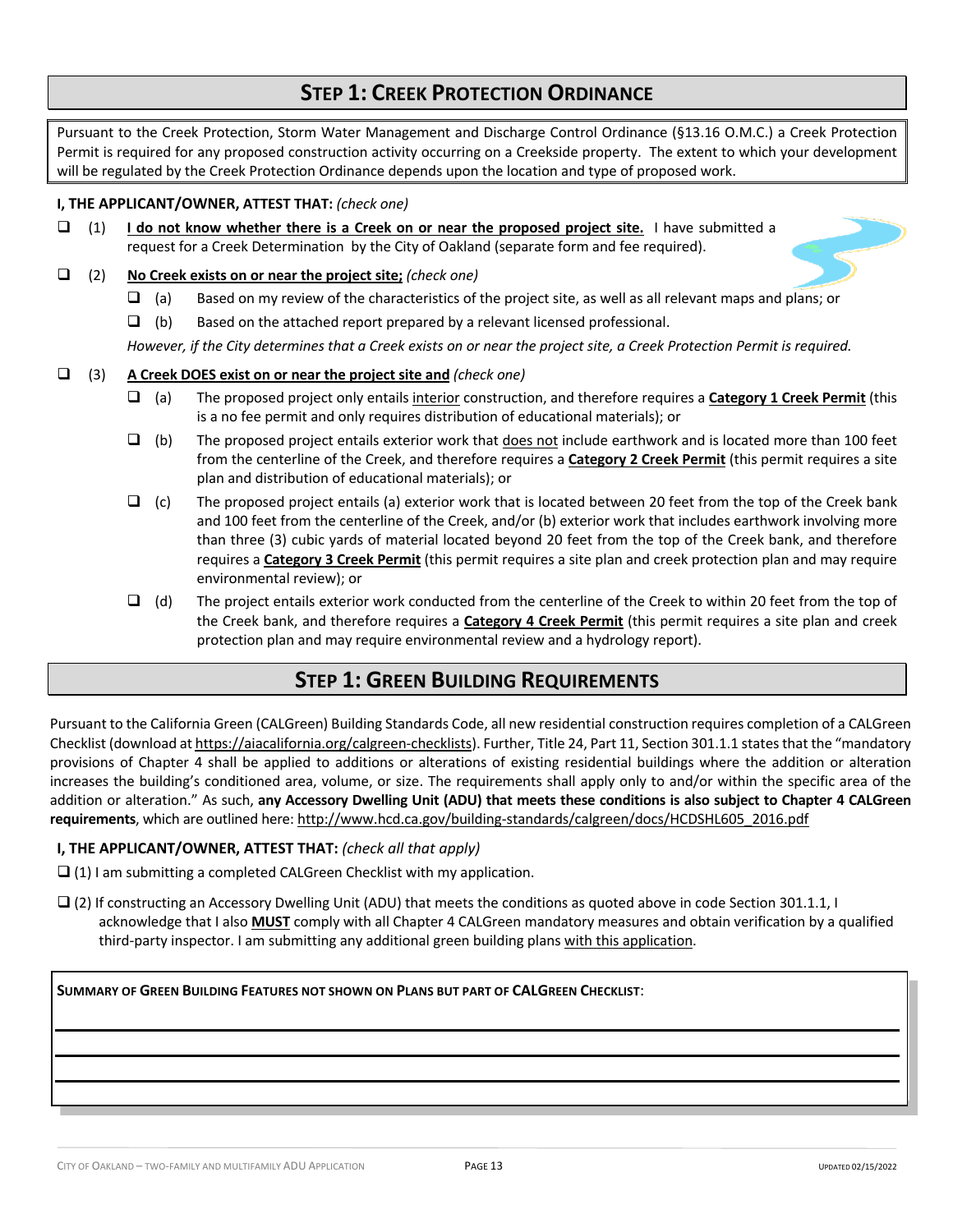# **Step 2: BUILDING PLAN REQUIREMENTS**

**(3) PLAN SETS REQUIRED**

|                                                                                                                              | (J) LEWIN JETJ INEQUINED |                |
|------------------------------------------------------------------------------------------------------------------------------|--------------------------|----------------|
| 1. TITLE BLOCK                                                                                                               |                          | П              |
| Address of Property, Owner, and Designer/Contact person with daytime phone number and email. APN. Sheet Number               |                          |                |
| 2. LIST OF BACKGROUND INFORMATION                                                                                            |                          | $\blacksquare$ |
| Scope of Work - Descriptive narration of what the project will consist of. Owner's name, code information including          |                          |                |
| code year, occupancy and construction type. Include a sheet index, Zoning designation, and Assessor's Parcel Number.         |                          |                |
| Show square footage (for each level) of existing living space, added living space and total.                                 |                          |                |
| 3. TITLE 24 ENERGY DOCUMENTATION                                                                                             |                          | $\Box$         |
| (For all areas to become conditioned space.)                                                                                 |                          |                |
| CF1R Energy forms to be printed on plans. Make certain all signatures are completed. The forms need to be readable so        |                          |                |
| please don't reduce them in size.                                                                                            |                          |                |
| Scale: $1/8'' = 1'$ or $1/10'' = 1'$<br>4. SITE PLAN                                                                         |                          | $\Box$         |
| Show outline of the building and distances to property lines. Show any accessory structures, retaining walls,                |                          |                |
| sidewalks, streets, meters, curb cuts, driveways, trees. Show North arrow and scale. Boundary Survey or Foundation           |                          |                |
| Formwork Certificate is required if structure appears to be within five (5) feet of interior property lines.                 |                          |                |
| Minimum Scale: $1/4" = 1'$<br><b>5. DEMOLITION PLAN</b>                                                                      |                          | $\Box$         |
| Label all rooms. Show items to be demolished as dashed. Clearly indicate which part of the structure is to remain.           |                          |                |
| Minimum Scale: $\frac{1}{4}$ " = 1'<br>6. FLOOR PLAN                                                                         |                          | $\Box$         |
| Label all rooms (existing and new). Clearly distinguish between new walls and walls to remain. Show all walls with double    |                          |                |
| lines. Show all windows and doors including sizes, types and egress windows. Show dimensions of all rooms. Show all          |                          |                |
| major equipment locations including water heater (ADU to have permanent access), HVAC (ADU to have permanent                 |                          |                |
| access), electrical panels, washer/dryers, plumbing fixtures, cabinets, etc. Clearly indicate fire/sound rated walls.        |                          |                |
| Minimum Scale: $3/4" = 1'$<br>7. CONSTRUCTION SECTIONS                                                                       |                          | $\Box$         |
| Show major section through area of work including showing all major components. Clearly indicate fire/sound rated            |                          |                |
| assemblies. Show ceiling heights. Show insulation including type & R-value.                                                  |                          |                |
| Minimum Scale: $1/4" = 1'$<br>8. EXTERIOR ELEVATION(S)                                                                       |                          | $\Box$         |
| Show/indicate all finishes, new and existing. Show all items such as windows, doors, decks, stairs, etc. Clearly distinguish |                          |                |
| what elements are existing and which will be added/changed.                                                                  |                          |                |
| Minimum Scale: $1/4" = 1'$<br>9. FOUNDATION PLAN                                                                             |                          | $\Box$         |
| Provide if the foundation will be replaced, altered, or required to support additional loading. Show dimensions -            |                          |                |
| Provide details showing how existing or new foundations meet current code. Show hold downs and brace/shear wall              |                          |                |
| locations and lengths. Indicate location and size of access openings. Show connections to existing & use detailing to        |                          |                |
| show further information.                                                                                                    |                          |                |
| Minimum Scale: $1/4" = 1'$<br><b>10. FRAMING PLANS</b>                                                                       |                          | $\Box$         |
| (For EACH floor and/or roof.)                                                                                                |                          |                |
| Show size, direction and spacing of all joists and beams. Clearly show how any existing framing will be altered in order to  |                          |                |
| meet current code requirements.                                                                                              |                          |                |
| <b>11. DETAILS AND SECTIONS</b>                                                                                              |                          | $\Box$         |
| Drawn large enough to show the specific construction and referenced from framing plans. Stairways, fire/sound                |                          |                |
| separation between units, moisture barrier under the floor slab, foundation wall waterproofing and drainage, etc.            |                          |                |
| <b>12. STRUCTURAL CALCULATIONS</b>                                                                                           |                          | $\Box$         |
| (For non-conventionally framed construction.)                                                                                |                          |                |
| <b>14. ZONING APPROVAL STAMP ON PLANS</b>                                                                                    |                          | $\Box$         |
| After completing the minimum required items for submittal please include this form with your submittal package               |                          |                |

After completing the minimum required items for submittal, please include this form with your submittal package. NOTE: Plan Check may require additional clarifying information after submission.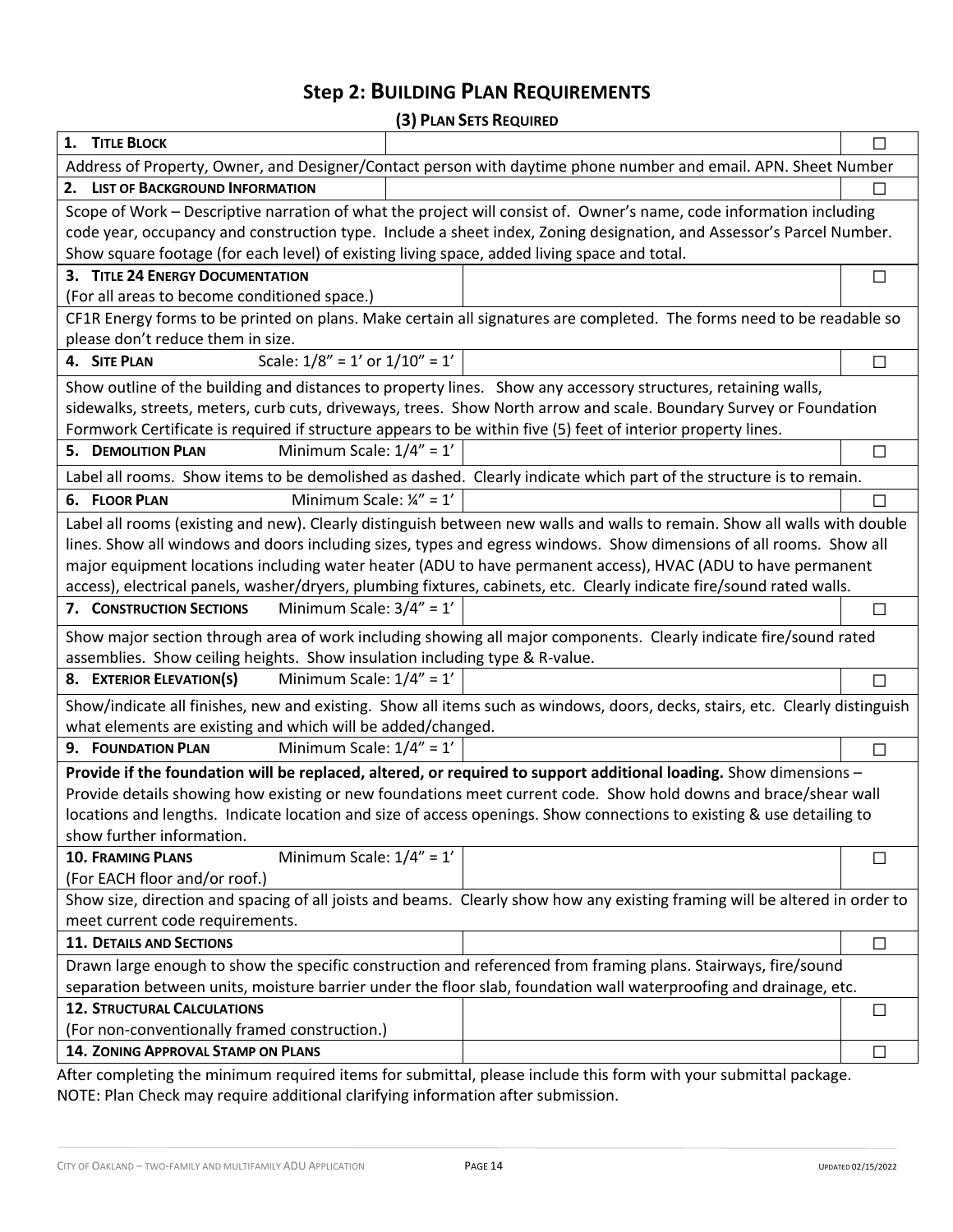### **STEP 2: RECOMMENDED GENERAL STANDARDS FOR DRAWINGS SUBMITTED WITH BUILDING PERMIT APPLICATIONS**



**PRO TIP:** *If these recommended standards are followed, it will speed the permit and plan check process, provide for more durable jobsite copies, aid the Planning & Building Department when adding standard sized City information sheets and reduce problems during construction.*

### **STANDARD REQUIREMENTS:**

**ACCEPTABLE SHEET SIZE:** 22" x 34" or 24" x 36" is preferred. 18" x 24" minimum, 36" x 48" maximum. Drawings should be standard drawing size: 18" x 24", 22" x 34", 24" x 36", 18" x 24", 30" x 42", or 36" x 48". Sets of 4 or less 8 ½" x 11" or 11" x 17" are not desirable, but will be taken in.

If drawings were done at a smaller size  $(11'' \times 17''$  or 8  $\frac{1}{2}$  x 11"), applicant can "paste up" to a standard size and have a Xerox vellum master run at a printing company. These can be used to make the bluelines or blacklines prior to submitting for permit.

Standard size bluelines of odd-sized originals are acceptable if all information is shown on the blueline.

**BORDER REQUIREMENTS:** 1 ½" minimum at left-hand bound edge, ½" minimum elsewhere; each sheet should have borderlines.

**TITLE BLOCK REQUIREMENT:** Each sheet shall have title block indicating (1) Project title and address; (2) Owner's name, mailing address, daytime phone and fax number; (3) drawing preparer's name, address, daytime phone and fax number; (4) pertinent Consultant's name(s), mailing address, phone and fax number(s): (5) sheet number of total number or sheets (i.e.: 1 of 7, 2 of 7, etc.); (6) revision number, and (7) indication of latest date of preparation, printing.

**ELECTRONIC STAMP:** Provide blank spots 3" wide x 4" tall on each sheet of the plans to allow for electronic stamps to be placed.

### **NOT ACCEPTABLE:**

**1.DRAWINGS LESS THAN 18" X 24"** (or set with more than 4 sheets of 8 ½" x 11" or 11" x 17". *Smaller drawings make plan checking more time consuming and difficult, are more easily lost or damaged, lack of room for borders results in poor copies and lost information, and tendency to omit information if there is a lack of drawing space.)* **OR LARGER THAN 36" X 48"** *(too large to handle in plan check cubicles).* 

**2.XEROXED COPIES** *(not durable for job site).*

**3.ORIGINAL DRAWINGS** *(can be easily altered during permit issuance).*

**4.DIFFERENT SIZE SHEETS IN A DRAWING SET** *(except survey and/or plot plan may be different size from the other drawings if they are the same size as each other).*

**5.DRAWINGS TAPED TOGETHER, OR SHEETS WITH SMALLER DRAWINGS TAPED, STAPLED, OR PASTED ON** *(these are not durable and will tend to get torn or ripped off).*

### **6.DRAWINGS WITH INFORMATION ADDED IN RED EXCEPT BY CITY STAFF.**

**7.DRAWING SHEETS WITHOUT BORDERS OR WITH INFORMATION CROSSING OVER BORDERS** *(information may be lost due to misalignment when having copies made at the printer).*

**8.DRAWINGS WITH LETTERING LESS THAN 1/8-INCH-HIGH OR ILLEGIBLE LETTERING** *(not suitable for microfilming or making reduced size copies).*

#### **9.UNBOUND, UNSTAPLED DRAWING SETS**

### **10. DRAWINGS WITHOUT TITLES, PERTINENT ADDRESS AND PHONE NUMBERS, OR WITHOUT PREPARER'S WET SIGNATURE ON EACH SHEET**

### **11. POOR QUALITY BLUELINE OR BLACKLINE COPIES WITH POOR CONTRAST OR DIRTY BACKGROUND.**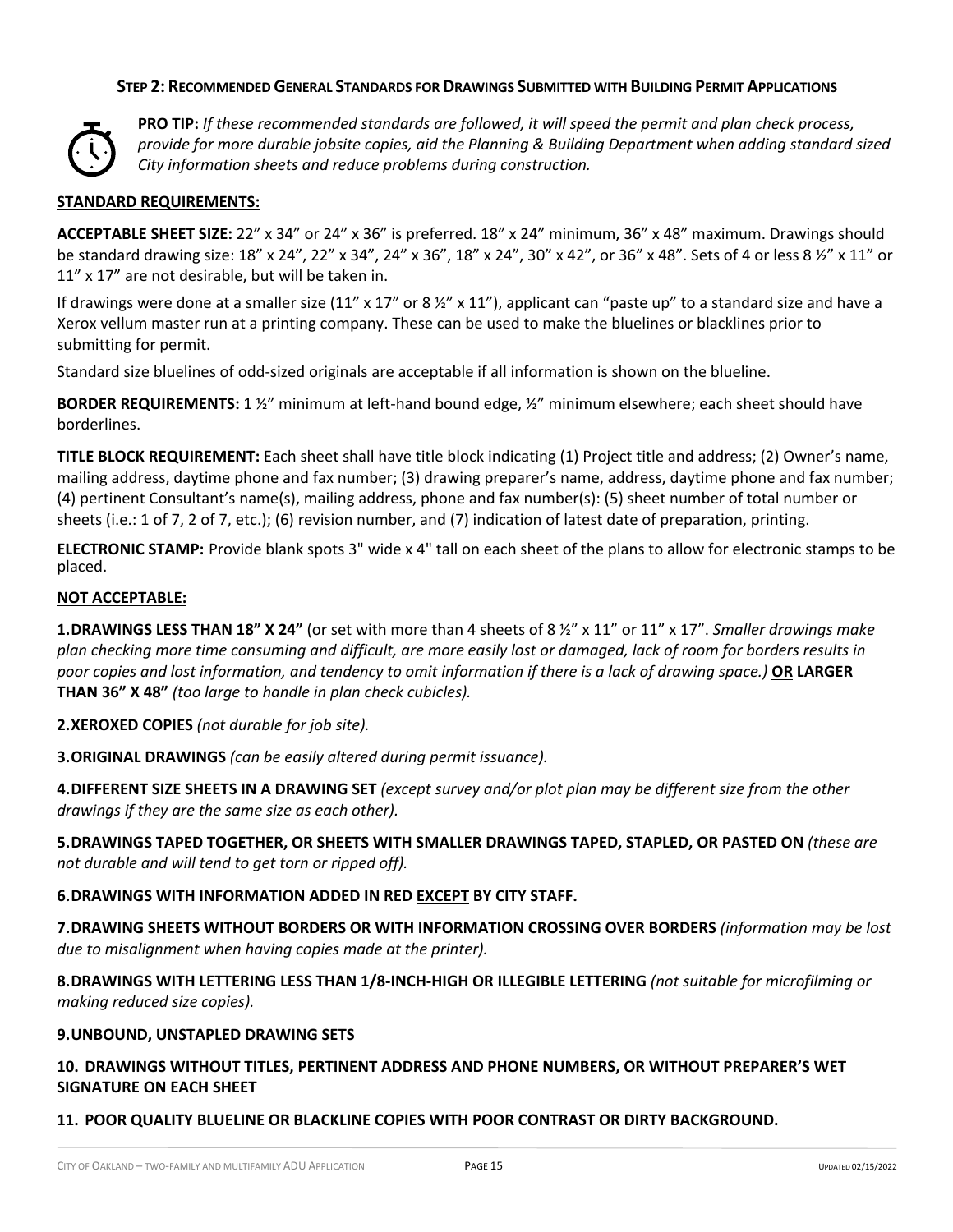| <b>STEP 2: BUILDING PERMIT INFORMATION</b> |                          |  |
|--------------------------------------------|--------------------------|--|
| <b>TYPE OF PERMIT:</b>                     |                          |  |
|                                            | <b>BUILDING</b>          |  |
|                                            | <b>DEMOLITION</b><br>SF) |  |
| <b>VALUATION OF PROPOSED WORK</b>          |                          |  |
| # OF STORIES:                              |                          |  |
| <b>OCCUPANCY:</b>                          | $R-3$                    |  |
| <b>TYPE OF CONSTRUCTION:</b>               | $V-B$                    |  |
| <b>DESIGN OCCUPANT LOAD:</b>               |                          |  |
| <b>EXISTING FIRE SPRINKLERS:</b>           | <b>YES</b><br><b>NO</b>  |  |
| <b>CONTRACTOR'S LICENSE NUMBER:</b>        |                          |  |

# **STEP 2: BUILDING CRITERIA CHECKLIST**

Applicant's Name: \_\_\_\_\_\_\_\_\_\_\_\_\_\_\_\_\_\_\_\_\_\_\_\_\_\_\_\_\_\_\_\_\_\_\_ Project Address: \_\_\_\_\_\_\_\_\_\_\_\_\_\_\_\_\_\_\_\_\_\_\_\_\_\_\_\_\_\_\_\_\_\_\_\_\_\_\_\_\_\_

DRX Project Application Number: \_\_\_\_\_\_\_\_\_\_\_\_\_\_\_\_\_\_\_\_\_\_\_

Accessory Dwelling Units (ADUs) may only be granted if the applicant can check "YES" or "N/A" to EACH of the following:

### *GENERAL BUILDING CODE REQUIREMENTS*

ADU'S ARE SUBJECT TO THE APPLICABLE REQUIREMENTS AND PROVISIONS OF THE CALIFORNIA BUILDING CODE, CALIFORNIA RESIDENTIAL CODE, AND CALIFORNIA EXISTING BUILDING CODE.

ADU'S REQUIRE SEPARATE ADDRESSES. JUNIOR ADU'S MAY NOT BE ADDRESSED SEPARETELY FROM THE PRIMARY DWELLING.

| YES I<br>NO<br>N/A       | ADU and primary residential facility each has an independent entryways/exits (means of egress) to the<br>exterior point of discharge of the existing building or to the public right of way. Primary entry/exit and<br>path of travel to ADU meets code requirements for stairs, handrails, landings, headroom, door width,<br>etc. ADU path of egress shall not be through the primary or other dwellings.                                                                                                                                                                                                                                                                                                                                                                                                                                                                                                                                                                                                                                             |
|--------------------------|---------------------------------------------------------------------------------------------------------------------------------------------------------------------------------------------------------------------------------------------------------------------------------------------------------------------------------------------------------------------------------------------------------------------------------------------------------------------------------------------------------------------------------------------------------------------------------------------------------------------------------------------------------------------------------------------------------------------------------------------------------------------------------------------------------------------------------------------------------------------------------------------------------------------------------------------------------------------------------------------------------------------------------------------------------|
| YES    <br>NO I<br>$N/A$ | UTILITIES: Per California Public Utility Commission CPUC 780.5 ADUs shall have separate electrical<br>meter; ADU will not require separate electrical connection (drop) from PGE; ADU has access to its own<br>electrical panel; ADU plumbing branch connection to the sewer lateral does not exist underneath the<br>primary residential facility; one (1) gas meter exists per each dwelling unit (except if ADU has no vented<br>appliances, in which case one gas meter may serve two units), plus one (1) for a common area (i.e.,<br>laundry facilities); detached ADU has its own water shutoff valve where service enters building or attached<br>ADU without separate water shutoff has integral stops or fixture shutoffs; each dwelling unit has<br>permanently installed heating and water heating facilities with its own access to controls and equipment.<br>For more information please refer to a joint ADU Bulletin: https://cao-<br>94612.s3.amazonaws.com/documents/City-of-Oakland.PGE-Joint-Information-Bulletin-METERS-FINAL.pdf |
| YES  <br>NO.<br>N/AII    | ADU meets all code requirements for moisture barriers and damp proofing (foundation and foundation<br>walls below grade include damp proofing, waterproofing, drainage, and vapor retarder), braced wall panels<br>or shear walls, and all energy code requirements (for new construction or conversion of non-habitable                                                                                                                                                                                                                                                                                                                                                                                                                                                                                                                                                                                                                                                                                                                                |

## **(continued)**

space to new ADU).